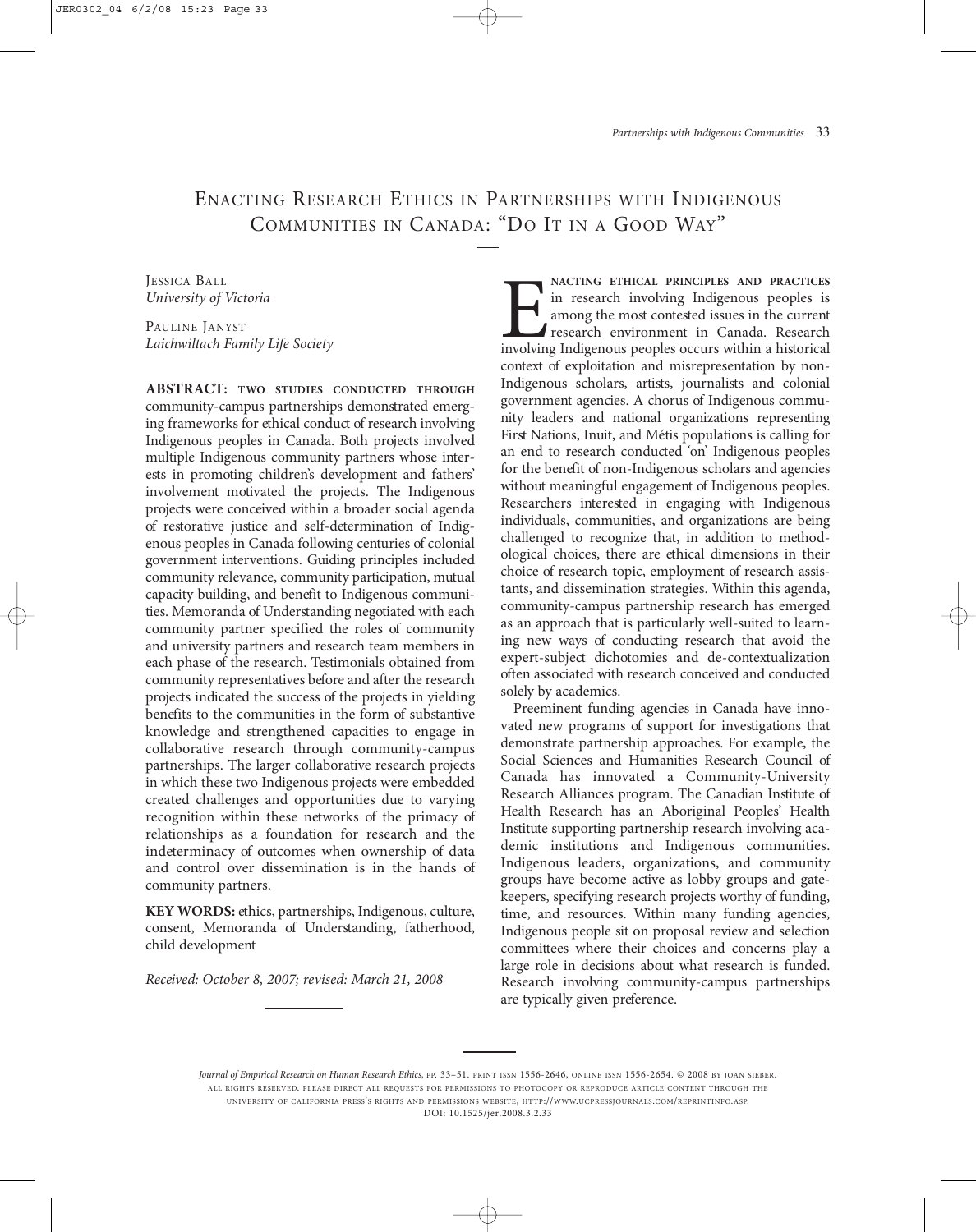Although the number of Indigenous researchers is increasing, most research about Indigenous peoples continues to be led by non-Indigenous investigators. Many researchers remain poorly informed about historical and ongoing government policies that have stripped Indigenous communities of self-government and certain individual human rights. Nevertheless, memories and contemporary instances of destructive relationships between Indigenous and non-Indigenous people influence interactions and affect possibilities for establishing trust. Researchers must demonstrate new forms of engagement that restore power to Indigenous people in their dealings with mainstream institutions and individuals in the dominant culture, recognizing the rights of Indigenous peoples to make decisions regarding their children and families and to control the flow of information from them to researchers and from research to the public. Most researchers and university research ethics committees (RECs) are unsure of what is required to negotiate research agreements with Indigenous peoples, to follow cultural protocols, and to respond constructively to Indigenous peoples' concerns regarding research. Gradually, however, more researchers are becoming cognizant of special issues surrounding research with Indigenous peoples and are seeking new understandings about how to proceed in ways that embody mutually accepted ethical principles.

A growing body of literature by Indigenous scholars, organizations, and national research funding agencies offers various frameworks of ethical principles and practices to guide research with Indigenous peoples. Elements of these frameworks helped to shape the approach used in the two studies described in this article. For example, the Aboriginal Capacity and Research Development Environment programs established in many provinces in Canada has proposed that four 'r's—respect, relevance, reciprocity, and responsibility—provide a principled framework for developing academic initiatives with Aboriginal people (B.C. ACADRE, 2007). The National Aboriginal Health Organization, representing First Nations, Métis, and Inuit people in Canada, has promoted four criteria for research involving Indigenous people: ownership, control, access, and possession at the level of the participating community (Schnarch, 2004). At the University of Victoria, the graduate program on Indigenous governance has encapsulated recurring themes in the evolving discourse on Indigenous research ethics into three guiding principles: protection, participation, and partnership (University of Victoria Indigenous Governance Programs, 2003). Subsequent to the research projects illustrated in this article, the Canadian Institutes of

Health Research (2007)—one of three major federal funders for scholarly research in Canada—published a set of guidelines for research involving Indigenous peoples. This framework urges investigators to seek a negotiated agreement with Indigenous community administrators or organizational representatives regarding the purpose and plans for a proposed project.

Joining this groundswell of activity led primarily by Indigenous scholars (Castellano, 2004; Piquemal, 2000; Ten Fingers, 2005), some consortia of Indigenous communities have created formal protocols governing the conditions of their involvement in research (e.g., Akwesasne Task Force on the Environment, 1996; Aurora Research Institute, 2002; Mi'kmaq Ethics Watch, 2007; National Aboriginal Health Organization, 2002; Royal Commission on Aboriginal Peoples, 1993). These protocols call for agreements that specify active roles for the Indigenous partners in all phases of a research project. Many of these principles and procedural requirements raise new ethical concerns, for example, how to protect confidentiality when data is retained by a community and how to extend to individuals opportunities to participate in research when community leaders decline an invitation at the community level. They also raise practical concerns, for example, the time added to project schedules in order to build relationships and negotiate community-level agreements. For some, it is difficult to accept the uncertainty about whether the academic partner can count on being able to disseminate results after a project is completed or whether the community partners will achieve the outputs they hope to receive from the research. Applying new approaches creates additional challenges when projects are components of larger collaborative or net worked investigations, especially when these involve non-Indigenous partners who do not agree with or may not be aware of research ethics involving Indigenous partners, as was the case in the two projects described subsequently.

Although extensive consultation preceded the publication by the Canadian Institute for Health Research of guidelines for research involving Indigenous peoples, there is no singular framework for research ethics promulgated by Indigenous leaders and agencies in Canada. Lack of consensus on a specific set of guidelines can be seen as positive, given the current need to stimulate broad local, national, and international debates and to bring more Indigenous groups and perspectives into the discussion. Notwithstanding, there is general agreement on the super-ordinate goal of advancing selfdetermination, control, and benefit on the parts of Indigenous individuals and communities that participate in research. Indigenous leaders in Canada, as in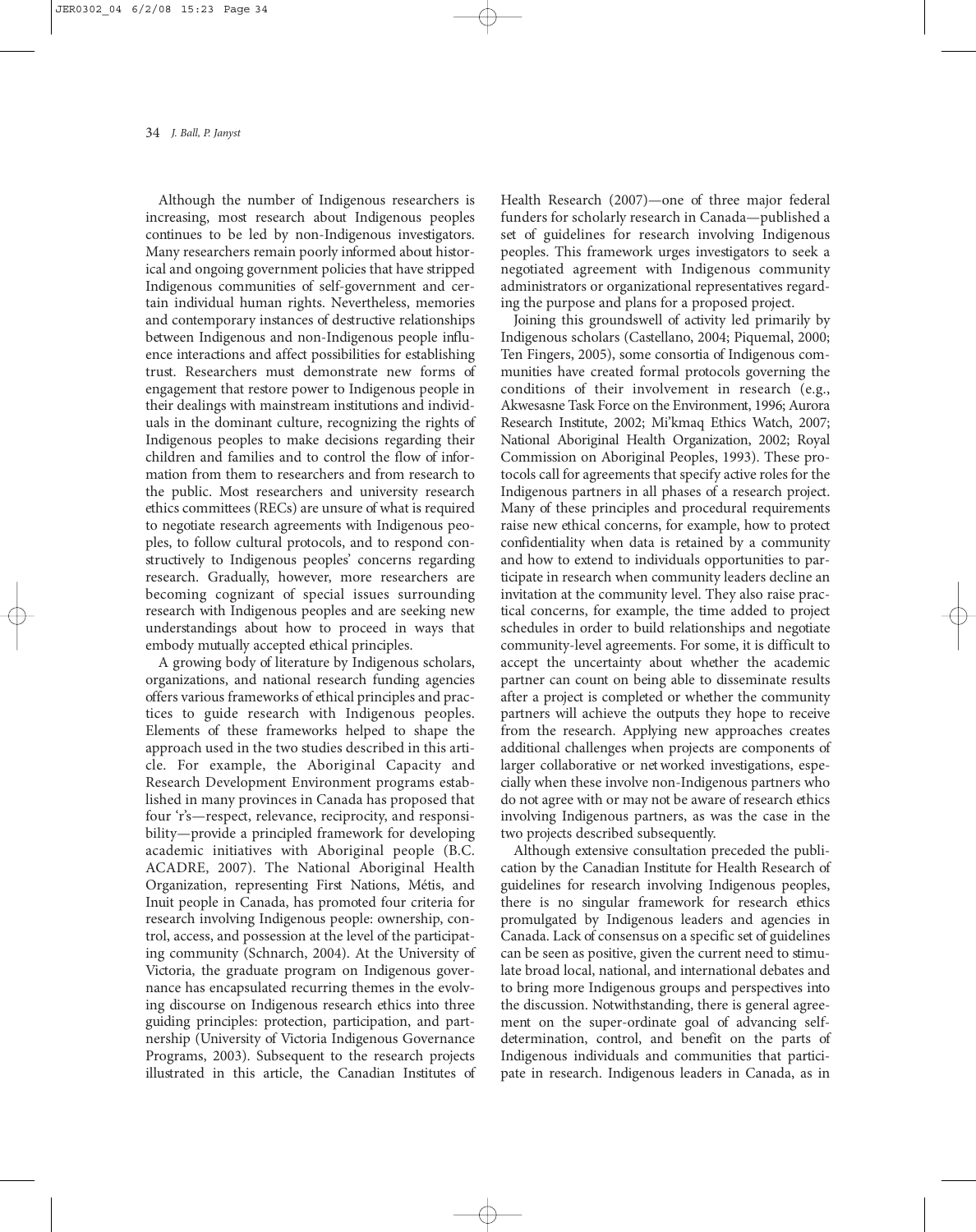many countries, insist that relationships between researchers (whether they are Indigenous or non-Indigenous) and Indigenous people must in themselves be part of a larger process of decolonization and restorative social justice (Royal Commission on Aboriginal Peoples, 1996; Statistics Canada, 2002). "*Nothing about us without us*" is commonly heard among Indigenous peoples, underscoring the principle of *inclusion* around which considerations of ethics in research involving Indigenous peoples in Canada now pivot (Ball, 2005). Investigators and community partners must begin by negotiating the values, conceptual frameworks, methodologies, ownership issues, and approaches to disseminating results that will be part of a research

investigation (CIHR, 2007). Community-campus partnerships are a promising approach for research guided by the advice given by many Indigenous Elders to "*do it in a good way.*" Two recently completed community-campus partner-

ship projects were the sites for demonstrating principles and methods for ensuring ethical practice in research involving Indigenous peoples in Canada. Both projects were situated in the province of British Columbia, which is home to about one-third of the one million Indigenous peoples in Canada (Statistics Canada, 2006). Institutionally, both projects were housed at the University of Victoria within the first author's ongoing program of research involving several community-campus partnership projects (Ball, 2008). The goals of this research program are: (a) to strengthen both community and university capacity for ethical, productive research involving Indigenous peoples; and (b) to create and mobilize knowledge of Indigenous and racialized minority child and family development. The University of Victoria's Research Ethics Committee provided oversight of the ethical conduct of the two projects. The projects' main activities took place in the participating communities.

# Study 1: Indigenous Fathers Project

The Indigenous Fathers Project was the first study in Canada to explore how Indigenous fathers conceptualize their roles with their young children and navigate the transition to fatherhood. Most Indigenous fathers today have not had positive fathering experiences and do not live in conditions that have been posited in non-Indigenous theories as foundational for positive fathers' involvement. An emerging disposition among Indigenous community leaders and service providers toward strengthening fathers' involvement is competing with entrenched stereotypes calling into question the potential

of Indigenous men to be responsible fathers. The Indigenous Fathers Project was seen by community and academic partners as a first step in moving beyond negative views by exploring the heterogeneity of Indigenous fathers' experiences and identifying helpful resources and services.

# *Establishing Potential Benefit to Communities*

Within emerging ethical frameworks, it is understood that research involving Indigenous peoples must advance internally-identified community development goals and yield knowledge that is useful to Indigenous communities and individuals. In both projects described in this article, potential benefits for the partner communities were confirmed at the outset by representatives of the community groups that decided to participate.

Impetus for the Indigenous Fathers Project came during a provincial symposium on Indigenous early childhood care and development. Grand Chief of the First Nations Summit in British Columbia, Edward John, had posed a challenge for practitioners and allied researchers when he declared:

Aboriginal fathers may very well be the greatest untapped resources in the lives of Aboriginal children. If we could support them to get involved and stay connected with their children, that would be a big protective factor for these youngsters as they grow up. (John, 2004)

Practitioners in community-based programs serving Indigenous children and families had previously identified outreach to Indigenous fathers as a priority. When an invitation came to the first author to join a nationally networked project on fatherhood, she asked a group of Indigenous managers of community-based child and family service programs for expressions of interest to form a cluster of community-campus partnerships to undertake a research project focused on Indigenous fathers. Five community groups came forward, including two land-based (on reserve) and three based in small urban centers in north-central British Columbia. Within this invitational context, it was explicit that the cluster of community-campus partnerships for the Indigenous Fathers project would be one of seven clusters in the national study of fatherhood.

#### *Nationally Networked Collaborative Research Context*

The Indigenous Fathers Project commenced in 2004 as part of the first national study in Canada of fathers' involvement, initiated by the Fathers' Involvement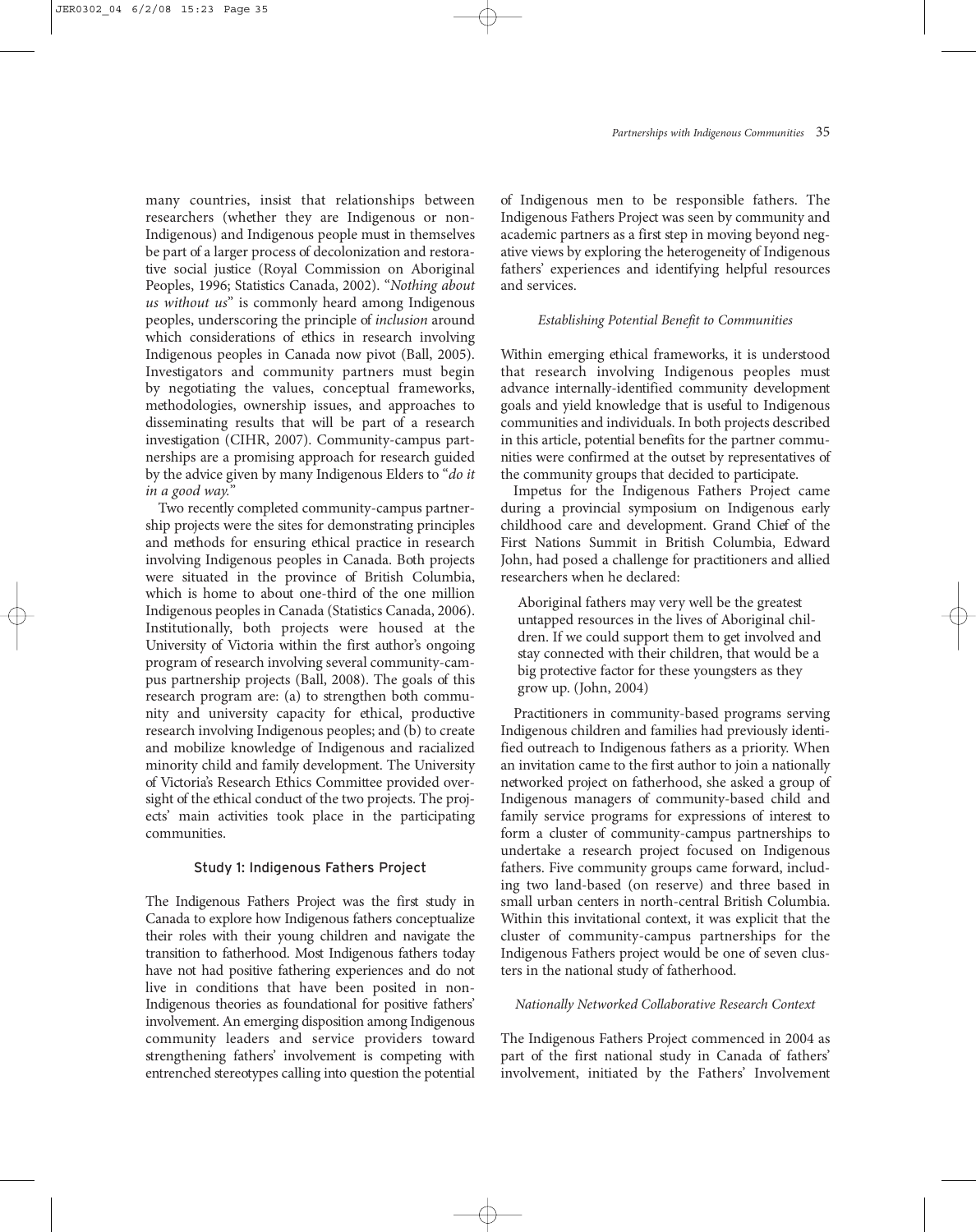Research Alliance (FIRA, 2008). FIRA is itself a consortium of community-based programs, non-government agencies, scholars and centers based at colleges and universities across Canada. Over a five-year period, the national FIRA study concurrently investigated seven populations of fathers: Indigenous fathers; gay fathers; divorced and separated fathers; immigrant and refugee fathers; new fathers; young fathers; and fathers of children with special needs. The study of each population was situated in one province and involved university research teams partnered with community-based agencies that serve families. All of the population-specific project components compiled demographic profiles of the population, explored the nature and determinants of fathers' involvement with their children, and examined federal, provincial, and community-level policies that may influence fathers' involvement. The research was funded by the federally administered Social Sciences and Humanities Research Council of Canada as part of their innovative Community-University Research Alliances (CURA) program (SSHRC, 2008). CURA projects focus on problems and goals of specific communities or population groups in Canada, and they demonstrate research designs that combine the strengths of researchers and community members in ways of knowing, sources of knowledge, and applications of knowledge.

# Study 2: Indigenous Child Project

The Indigenous Child Project explored how Indigenous parents, Elders, and practitioners in early childhood programs conceptualize conditions for optimal development of Indigenous children. It also gathered their perspectives on the value of monitoring, screening and assessment tools to determine whether a child may benefit from extra supports to achieve their developmental potential.

# *Establishing Potential Benefit to Communities*

Like Indigenous fathering, parenting and communitybased supports for Indigenous children's development are being revitalized after centuries of colonial government interventions that severed ties between Indigenous children and their families and cultural communities (Smolewski & Wesley-Esquimaux, 2003). Many community leaders and program staff are eager to introduce tools, curricula, programs, and services that will promote family well-being, community development, and child well-being. A university-based team initiated invitations to form community-campus

partnerships to undertake a project focused on the cultural appropriateness of developmental screening tools. The team reached out to selected communities based on publicly available descriptions of fairly well-developed infrastructure administered in these communities to support children's development. The opportunity to join the Indigenous Child Project was welcomed by four community groups that had placed a priority on comprehensive supports for child development within the parameters of community resources and cultural appropriateness. The project was seen by community administrators as an opportunity to gauge community members' and practitioners' receptivity to systematic approaches to observing and interpreting young children's behaviour in order to identify children needing early intervention services. The academic partner brought a long-standing interest in the cultural nature of child development and socialization, along with a commitment to developing culturally appropriate tools for assessing children's development. Reciprocity in these community-campus partnerships encompassed recognition that community and academic partners valued and could pursue different kinds of project outcomes. In both projects, it was understood that the academic partner had an interest in developing theory to encompass cultural diversity and to demonstrate new approaches and tools for research ethics and data collection.

We know that Jessica likes to write and talk about ideas and the process of how to do things and that's fine. We welcomed her to do that, just as long as we didn't have to do it too! Writing is not our thing. We don't have time for that. We are more about *what* what should we be planning next to support our community members? What are they thinking and what are they needing and what are they ready for? We might have different reasons for being in the project, but can work on it together, pool our resources, to make it happen and to learn.  $(Christine Leo, Lil'wat Nation)<sup>1</sup>$ 

# *Provincially Networked Collaborative Research Context*

The Indigenous Child Project commenced in 2003 and was one project within a consortium of ten projects in the province of British Columbia that encompassed a wide range of aspects of child development, called the Consortium for Intervention, Health, Learning and Development (CHILD) project. All ten CHILD projects involved community-campus partnerships. The CHILD project was funded by the Social Sciences and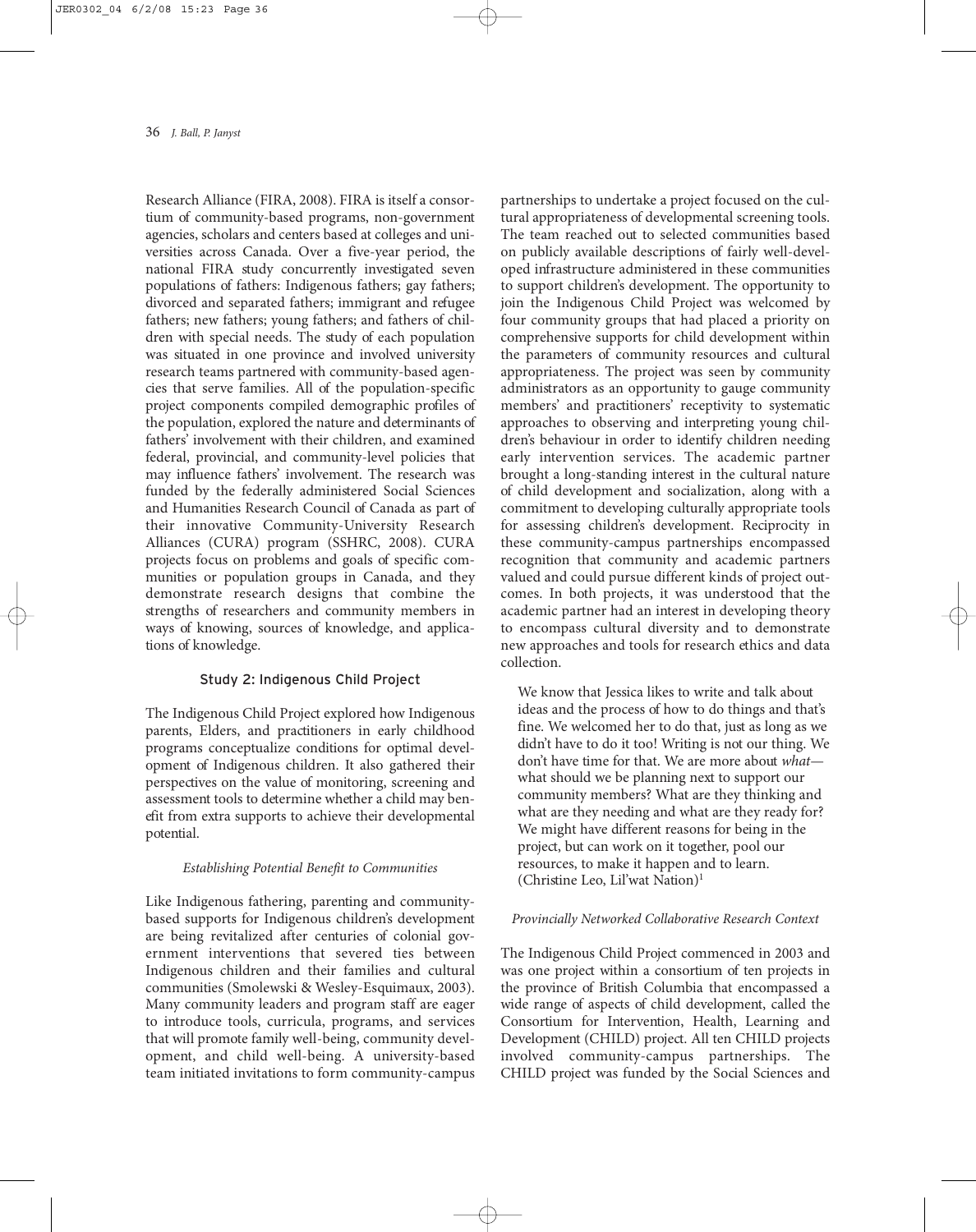Humanities Research Council of Canada, under a program promoting interdisciplinary research, called Major Collaborative Research Initiatives (SSHRC, 2008). The larger collaborative context in which this project was embedded created several ongoing challenges to implementing new approaches to Indigenous research ethics. These are discussed later in this article.

# Data Collection About Research Ethics

While not the primary focus, both projects described in this article were undertaken in part as pilot projects to explore and promote the application of emerging principles for ethical practice in community-campus research involving Indigenous peoples. In addition to ensuring relevance and potential benefit of the research with reference to community priorities, ethical pre-conditions for communities to partner in the research included developing trust with members of the universitybased team and negotiating an agreement about how the community would be involved in every stage of the research. These steps set the stage for the first wave of reflexive data collection about experiences and expectations of research. This process is described next because it conveys the context for subsequent description of steps taken to ensure ethical practice throughout the research projects.

After agreements for research partnerships had been concluded, the two teams created for the two projects met together at the university for a series of meetings to discuss experiences and meanings of research in Indigenous contexts, research ethics, Indigenous knowledge and ways of knowing, and various approaches to data collection, analysis and dissemination. Notes taken by the university-based team recorded commentaries by Indigenous team members about their experiences and perceptions of research and the ways they hoped the current projects would evolve. Four years later, at the conclusion of both projects, team members on the two projects completed individual questionnaires and convened as a group to debrief their experiences of the projects in terms of lessons learned for research involving Indigenous peoples. Their commentaries at the inception and conclusion of the projects comprise a source of reflexive data on the ethical practices and challenges that shaped team members' experiences of the research.

During these inaugural project meetings, commentary by Indigenous team members yielded a litany of abuses of historical research and exploitation of Indigenous knowledge primarily by non-Indigenous investigators. This history impacted the Indigenous

team members personally as they anticipated approaching individuals in their communities in their new roles as research assistants with requests for community members to participate in data collection activities. Some described trepidation about being seen by community members as having "sold out to the Man" or "collaborating with the enemy." All expressed a strong obligation to their communities to ensure that the research was done in a respectful way and would yield real benefits. These tensions, described by one Indigenous team member as "straddling two worlds that are often in collision," were almost overwhelming for team members at various junctures in the projects and in fact appeared to be the primary impetus for the resignation of both Indigenous project coordinators initially recruited for the two projects. They were subsequently replaced by Indigenous project coordinators with more experience in community development, previous employment within non-Indigenous agencies, and a longer history of participation in post-secondary education.

In Canada, Indigenous populations have been exhaustively studied and their expectation of realizing positive returns has all but expired. A comment by one of the Indigenous research assistants has been frequently heard in discourse among Indigenous scholars: "Research is a four letter word where I come from." One team member summed up a point also heard from participants in the Indigenous Child project:

We are tired of researchers coming in and documenting all the things wrong with our communities: youth suicide, child neglect, alcohol abuse, family violence, poor nutrition, embezzlement. You would think people would want to figure out how we survived white people for so many hundreds of years. How we kept our children alive, kept our stories, kept our knowledge about how to live on the land, kept our ceremonies, kept our fires burning with hope for generations yet to come. How about some research on what's right with us? About what makes us resilient?

Indigenous groups prefer research that focuses on "strengths" in child development and child-rearing and on assets in family and community life that enable and reinforce those strengths. Many communities have made enormous strides in their cultural recovery, social organization, and development of infrastructure to support child and family well-being, including health, education and social services, Elder care, and cultural centers. When approached to explore the potential for a research partnership, the administrator in one community said he thought the people there would be favorable: "Mainly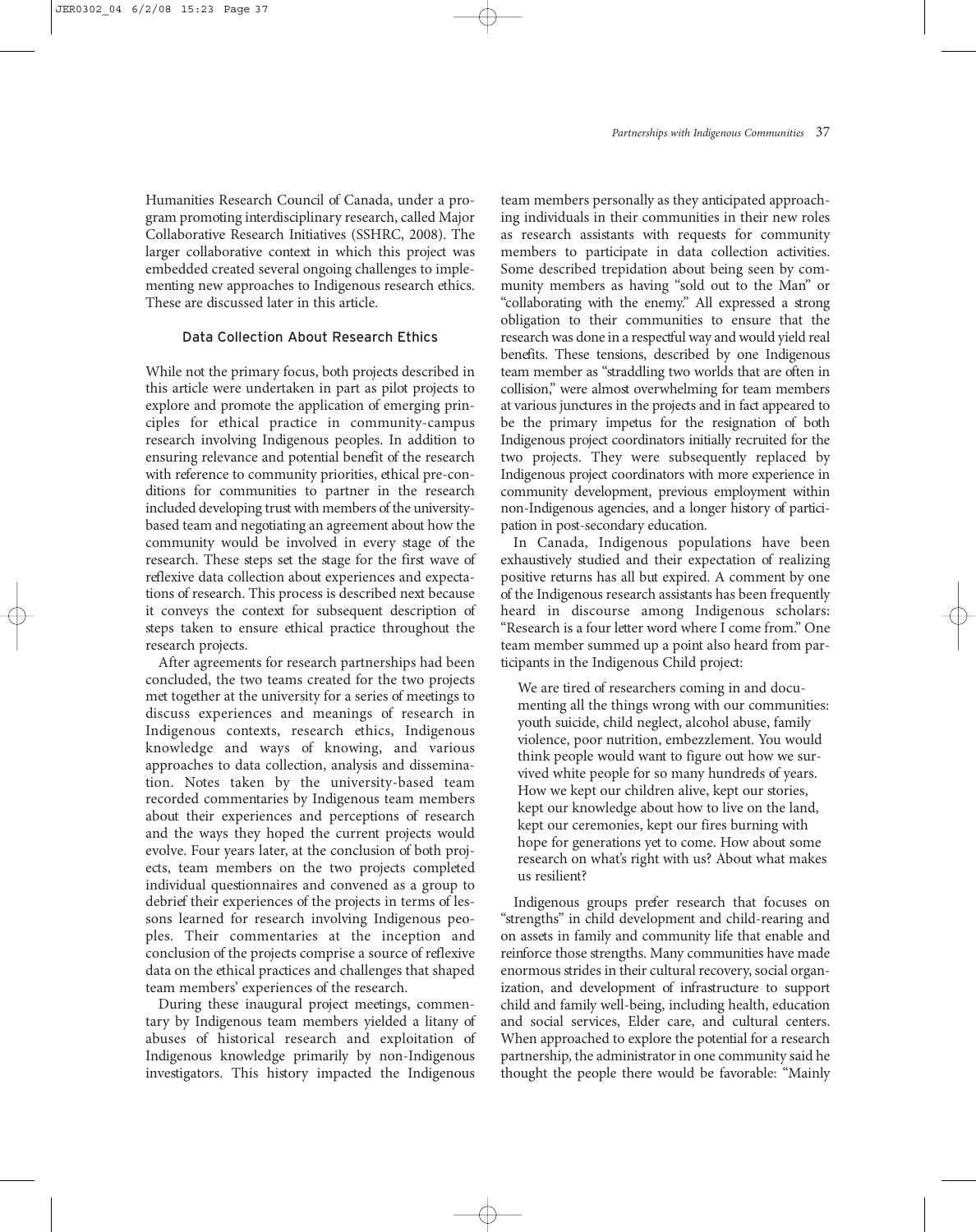because I think the project will make us look good! We'd like other [First Nations] communities to see what can be done and to learn from us some promising ways to go about it" (Sheldon Tetrault, Lil'wat Nation).

Team members emphasized that the projects must make a positive contribution to community partners' goals for development, recovery from colonialism, and restoration of their cultural values. They pointed out that agreeing to participate in one of the projects must clearly and directly benefit each research participant (e.g., through a gift in return for an interview, new opportunities, valued information). One team member explained the insufficiency of "indirect"' benefits of participation held out by investigators as an opportunity to contribute to knowledge for the "greater good." After generations of being subjects in research while being subjected to discrimination, many Indigenous people are beyond an altruistic commitment as volunteers in research. One team member wryly characterized himself as having "come from a long line of research subjects." He went on to explain that: "A lot of us feel we've been "researched to death, with no benefit to us. Researchers come, they take our stories, take up our time, and leave. We never see any returns from what we gave."

Several comments by Indigenous Fathers Project team members reflected upon the ethics of being asked to contribute to a national-level study. One father on the team who was enthusiastic about the project for the benefits it could yield for his community asked:

Why should we contribute to knowledge in Canada? Why should Canadians know about us? I don't call myself a Canadian and neither do lots of people in my community. We will do this [research] for us, but not for them [Canadians]. (Leroy Joe, Lil'wat Nation)

Another father on the project advised:

We will ask fathers if they want to give their stories to the national project, and if they say 'no' they should still be welcomed and allowed to be part of our project [on Indigenous fathers]. It shouldn't be presented as all or none. (Ron George, University-based project advisor)

#### Research Process

#### *Developing Trust*

Research is not only about the generation and application of knowledge; research is also a form of social engagement with political significance. The present time is referred to by many as the beginning of a time of healing for Indigenous people (Long & Fox, 1996). It may also be seen as a time of self-confrontation for non-Indigenous people. Researchers have conventionally tended to distance themselves from *that which is to be discovered*, positioning themselves as experts and focusing attention unilaterally towards the *subjects* to be understood. Among Indigenous people in Canada, this unidirectional gaze is no longer tolerated; rather, researchers who hope to engage with Indigenous people need to be able to account for themselves, for example, by providing details of their ancestry, family life, scholarship, and intentions, not only during initial introductions, but throughout a project. Both research projects were founded on the development and ongoing reinforcement of trusting relationships between universitybased and community-based members of the research teams. "The university research team's approach to building relationships with communities by hosting a gathering to share a meal together and introduce the project demonstrated their desire to ensure the project created a positive, inviting experience." (Audrey Wilson, Laichwiltach Family Life Society)

It was evident to me that Dr. Ball was using principles of traditional First Nations "welcoming practices" such as hosting us in her own home for a meal and time to get to know each other before the training began, introducing each participant and allowing time for us to find the connections between our territories and families, giving us a tour of the campus so we would have some familiarity with our surroundings, giving us gifts of resources and books for our children, providing lots of good food at our meetings and encouraging us to take left-over food home for our families or people traveling with us for the training. We also began our sessions with traditional First Nations prayers. (Brenda Pielle, Sliammon First Nation)

The prerequisite of relationships of familiarity, trust, and mutual respect can create challenges for networked or collaborative research projects. In the Indigenous projects described here, large geographic distances between communities and the university meant that face-to-face meetings had to be carefully spaced because they were expensive and disruptive to the routine responsibilities of community-based team members and administrators. Meetings with teams in the larger collaborative studies fell outside of what could reasonably be expected of community-based team members, even with financial support for travel and time. This was understood in the FIRA study, where the seven component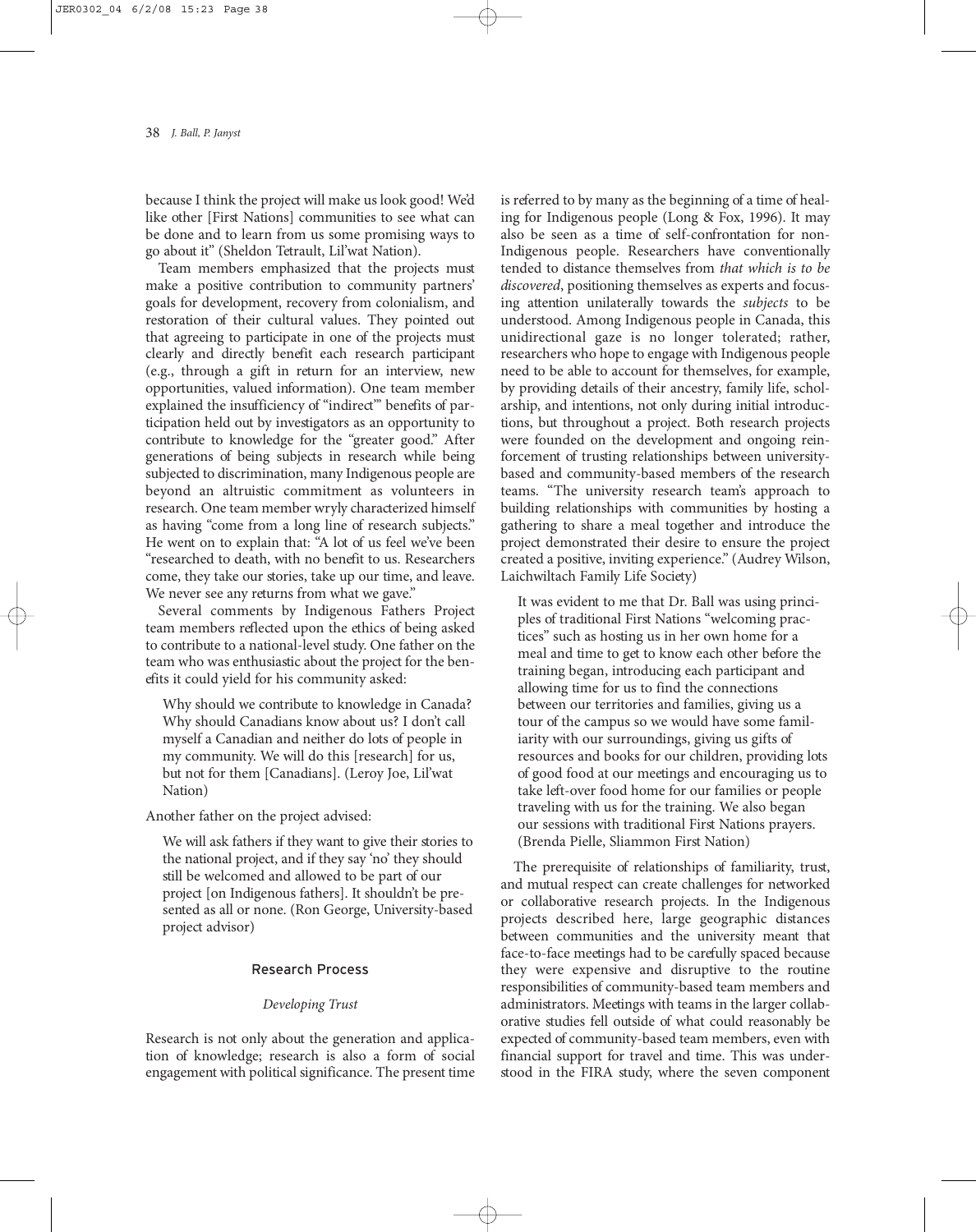projects were each located in a different province. The study was designed to avoid demands for direct engagement or collaboration between community and university partners in each of the component projects. Rather, each cluster group within the FIRA project was seen as a relatively independent project, empowered to make its own decisions about whether and how to collaborate with other teams and activities within the FIRA project. It was understood at the outset that the main collaborative component among the community-campus clusters would entail the provision of interview transcripts from each project to a previously designated *thematic analysis team* based at the University of Guelph. The timing and terms governing the thematic analysis team's use of the data were negotiated at the beginning of the project. Opportunities for Indigenous Fathers Project team members to engage with the larger network were provided, but not prescribed, over the five years of the project. This arrangement worked well and avoided calling upon community partners or team members to engage with researchers or communities with whom they had no opportunity to develop relationships of familiarity and trust.

In the CHILD project, the extent and form of collaboration between the Indigenous Child project and the other nine projects were unclear at the outset of the project, preventing community partners from knowing exactly what would be expected of them. Over the years of the project, requests to collaborate became increasingly insistent and prescribed. For example, invitations were communicated from the centralized CHILD project team for community and university partners in each component project to participate in centralized meetings involving all ten project teams. These requests came with expectations to share data, disseminate early findings, disclose experiences of the research process, and consider the possibility of community site visits from other project teams. As various ideas and requests for collaboration emerged, team members on the Indigenous Child project became increasingly uncomfortable. They had been unprepared for much direct involvement in project activity beyond their own communities, and they saw themselves as accountable to their communities to explain and seek approval of all the activities involved in the research, especially those activities that involved non-Indigenous, university-based investigators with whom they had no relationship.

The idea of trusting relationships as a foundation for ethical engagement in research is easy to endorse but difficult to enact. Trusting relationships require geographic proximity, time, personal risks, funding, open communication, flexible programs of activity, and other accommodations. This reality competes with other demands in a research project. For example, the CHILD project was funded by the federal government in part to train graduate students in research; the ten component projects of the CHILD project involved over 50 investigative team members including a large rotation of graduate students. Adding to a lack of knowledge in mainstream graduate education about Indigenous research ethics and about community-campus collaborative research, the sheer size of the collaborative CHILD project was not conducive to creating conditions for trusting social relationships to develop among the Indigenous community representatives and team members.

Further, Indigenous members of the university-based team working on the Indigenous Child project had several experiences early in the project of being the lone Indigenous person at meetings of the ten CHILD projects, which were located in unfamiliar territory in an underground university campus in an urban center far from the community partners. They reported feeling challenged about their values and concerns and unprepared to participate meaningfully in dialogue during meetings that were overwhelmingly dominated by university faculty and graduate students whom they didn't know. Their self-reports of these experiences evoked the concept of "cultural safety" discussed by scholars in Aotearoa/New Zealand working with Maori nurses (Kearns & Dyck, 1996; Papps & Ramsden, 1996), and in Aboriginal nursing (Reimer et al., 2002) and child and youth care (Ball, 2007) in Canada. Indigenous team members' reflections about their interface with a constantly changing cast of dozens of unfamiliar team members working on other parts of a large collaborative project suggest three steps towards good practice: (a) provide the conditions for Indigenous team members to experience cultural safety; (b) consider and support accountability by community-based research assistants to community stakeholders; and (c) negotiate collaborative research activities at the inception of a project. These steps will help to ensure that, when direct collaboration is required, team members have had time to negotiate understandings about activities and outputs, communicate these understandings to the bodies they represent, and develop trusting relationships with team members representing different component projects and community partners.

# *Institutional Ethics Guidelines and Review*

Plans for the two research projects were approved at their inception by the Research Ethics Committee of the University of Victoria. As well, a second-tier review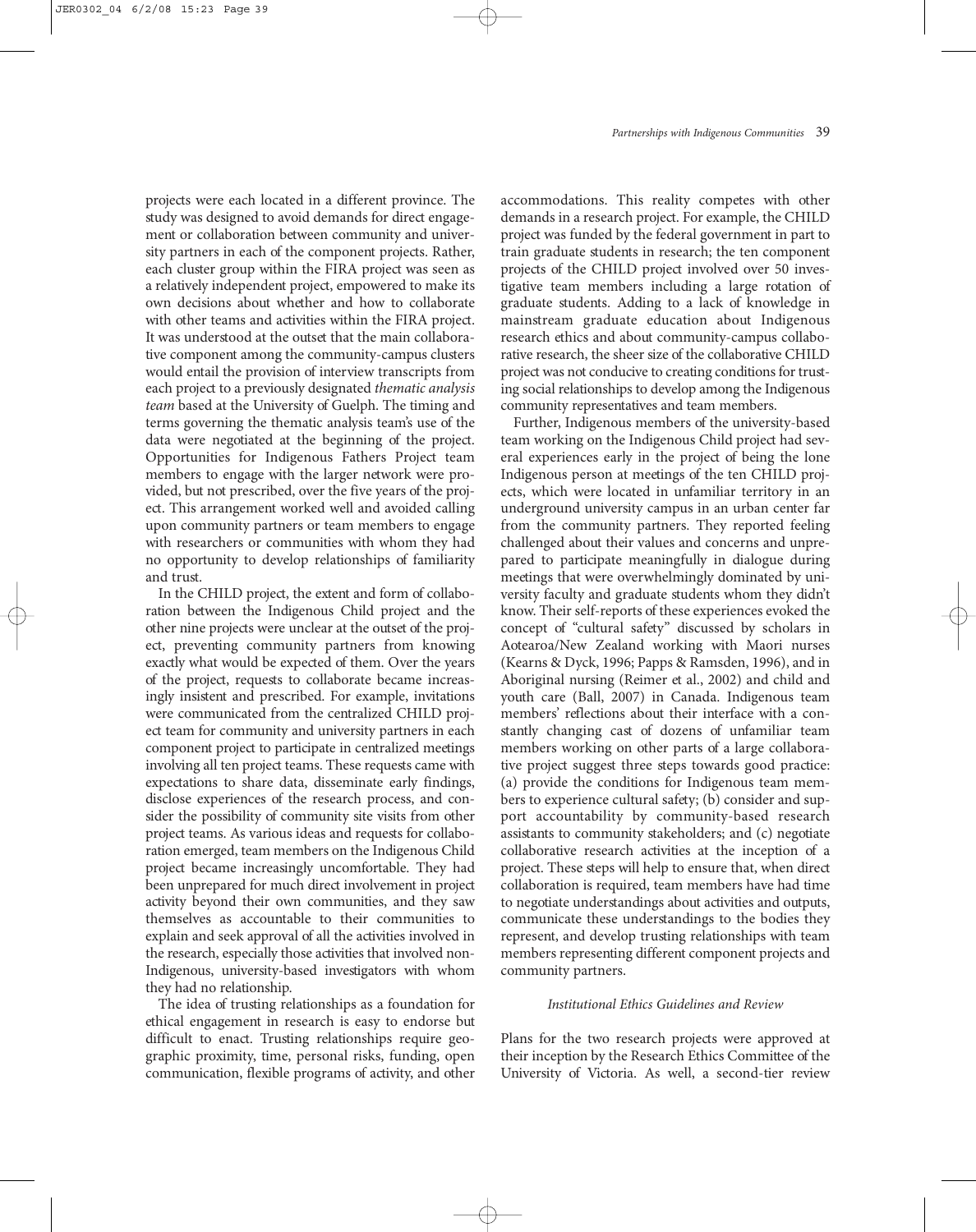process was undertaken by an Indigenous committee within the university that applied a set of "Principles and Protocols for Research Involving Indigenous Populations" (University of Victoria, Indigenous Governance Programs, 2003). Both projects were components of larger research studies, with the first author listed as a co-investigator on the larger studies. Therefore, the research plan for the Indigenous Child project was reviewed by the REC at the University of British Columbia, where the principal investigator was a faculty member. The research plan for Indigenous Fathers project was reviewed by the REC at the University of Guelph, where the principal investigator was a faculty member. Neither of these universities had in place a specific set of guidelines or review committee for research involving Indigenous peoples. Given this lack of pre-existing protocols at these universities, it fell to the authors to explain and convince members of the other investigative teams of the importance of enacting emerging guidelines for research involving Indigenous partners.

#### *Community Ethics Guidelines and Review*

The primary tool for community partners' approval of all aspects of the projects, including considerations about ethics, soundness of the research design, and practical logistics, was a Memorandum of Understanding (MOU). The MOU inscribed the involvement of Indigenous representatives in all the major phases of the research, including the purpose and plans for an investigation, the conduct of the research, the accountability of all members of an investigative team, the nature of data to be obtained from specific sources as well as the nature of data and data sources that must specifically be excluded, the jurisdiction over data regarding ownership, possession, storage, and access, and the primary decision-making over research outputs, including dissemination of knowledge yielded by a study.

Both projects began with the employment of an Indigenous project coordinator who worked alongside the non-Indigenous faculty investigator at the university. Together they developed a tentative plan for the projects, with consultation and feedback from Indigenous staff working on other community-campus partnership projects within the first author's program of research housed at the University of Victoria (Ball, 2008). This initial step led to the creation of a draft MOU, supported by information packages about the larger collaborative research studies, including the broad goals, objectives, timelines, monetary resources, and principal team members that formed the larger collaborative

research environments for the projects. These documents were sent to the community partners for a first round of consideration and feedback. Subsequently, face-to-face meetings were held in each community to discuss, review, and revise the MOU. Participants in these meetings were invited by the community leaders with whom the university-based team had initially made contact. These meetings variously included: the First Nations Band Chief and Council, the Community Health Board, the Training, Employment, and Social Development Council, the Band Manager and staff, and the Early Childhood Program team. Following this MOU review meeting in each community, an agreement to move forward with a community-campus partnership research project was reached. A final MOU, customized for each community-campus partnership, was then signed by the faculty investigator and a designated representative of the community partner.

It was a respectful process from the onset with the university-based team initially attending a Tla'Amin Community Health Board Society meeting to present the research project and to be available for any questions that the Board or Band Council may have had regarding the project. (Laurette Bloomquist, Sliammon First Nation)

Deliberations about the MOU resulted in slight but meaningful differences in the final MOU signed by each community partner. Differences addressed several financial issues such as rates of pay for community members to be employed on the project, rates of overhead to be charged by the community partner to cover administrative expenses incurred through participation in the project, and allowances made for community-wide involvement through such events as dinners and forums. All of the communities aimed to streamline the burdens placed on them by delegating tasks and decision-making to a community member who was employed as part of the research team. All of the communities supported a wide range of dissemination activities, from summaries on community websites and in colorful brochures for community members, to articles in scholarly journals and books. However, they uniformly emphasized the need for community involvement in co-constructing or approving the general messages emanating from the projects. Dilemmas encountered in use of the MOU are addressed below.

# PRE-EMPTING COMMUNITY INPUT FOR FUNDING PROPOSAL

Participation in fundamental decisions about the research plan is foundational to ethical conduct of research involving Indigenous peoples, and for community-based and partnership research in general. Yet, funding for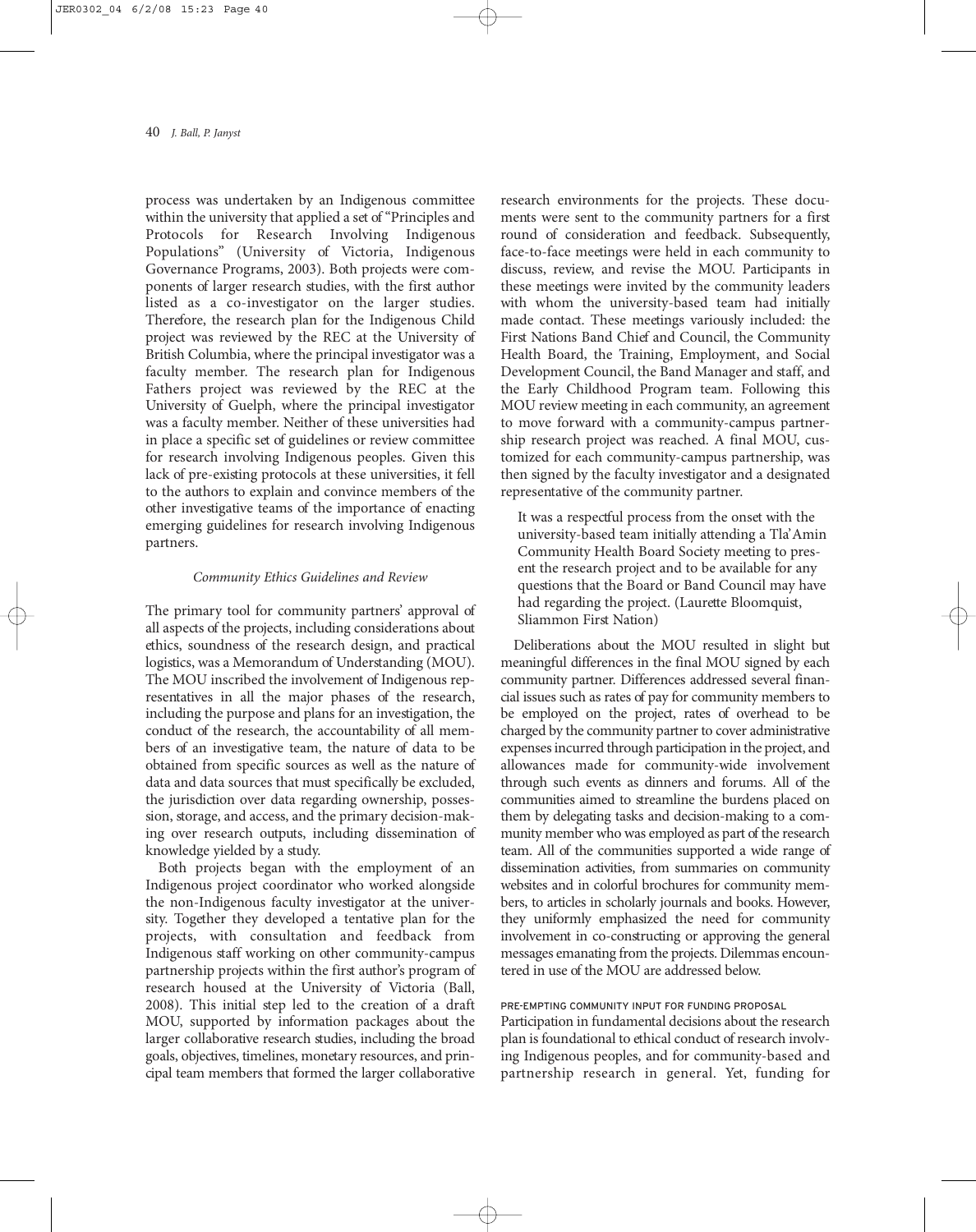research depends upon a well-developed research design and funds need to begin flowing in order to finance travel for meetings with community leaders and stakeholders, as well as for employment of community members on the research team. In the current project examples, before participating in funding proposals, the first author had prior knowledge, through her ongoing program of community-campus partnership research and training programs, that the general project foci, goals, and involvement in research were priorities for many Indigenous communities in Canada. The proposals submitted to the respective funding agencies stated that the research objectives and methods were tentative and would be confirmed pending deliberations with community partners. Offsetting a concern about preempting community input by creating a draft MOU, the community bodies that participated in meetings about the MOU were unanimous in stating that they preferred to have a draft to reflect upon, rather than to start with a blank slate. Negotiations did not end with the signing of an MOU, but were perennial.

Throughout the project we were always encouraged to give input at any time during the process and in turn received full communication either by way of documents circulated for discussion and/or updates on the status of the project. (Laurette Bloomquist, Sliammon First Nation)

#### EFFECTIVENESS OF THE MOU AS A TOOL

The MOUs proved to be invaluable tools for establishing understandings and embodying key principles for ethical conduct of research involving the Indigenous community partners. Open communication about the details of the projects, as well as points that remained ambiguous or subject to change, helped to establish trust between the university-based and communitybased team members. Open communication also generated insights on both sides of the partnerships about what the community and the universities needed, wanted, and could bring to the work. Throughout both projects, community partners and university-based team members often referred to the MOU to recall or reinforce agreements. The MOUs also introduced new team members to the principles and procedures agreed upon for each community-campus partnership within the two projects.

#### *Community Representation*

Like the creation of a draft MOU as a place to start discussion among partners, a project needs to start with some individual or group within each community. Investigators need to be mindful that no individual or body represents all the interests or points of view within a community. In the projects described here, the universitybased team tried both to become aware of the individual(s)' reputation within the community and to become informed of the scope of responsibilities of individuals who described themselves as representing the community to ensure that the focus of the project was within their mandate. In the authors' experiences over a decade, projects may be proposed by non-Indigenous program staff, service providers, and administrative staff who perceive a "desperate need" but whose ideas may be out of pace or misaligned with culturally informed, community-identified development processes. Projects must be initiated or supported by individuals whom community members have entrusted, through their own community governance processes, to represent their interests.

## *Community-Campus Research Teams*

As soon as funding was obtained for each project, research assistants were hired in the partnering communities and an Indigenous project coordinator was hired at the university. The research teams for each project were comprised of the first author, who is a non-Indigenous university-based faculty member, an Indigenous project coordinator based at the university, and one member of each partner community.

The principal university researcher did two things that were very respectful of working with First Nations communities. One was that she hired a First Nations individual to partner with her at the University of Victoria, and the other important piece was that she invited the First Nations communities to hire their own members to conduct the research within each community. (Brenda Pielle, Sliammon First Nation)

#### COMMUNITY-BASED RESEARCH ASSISTANTS

Community-based team members were nominated by leaders in each of the partnering communities and employed on a part-time basis as research assistants. In some cases, funds flowed from the university to the community, which then contracted and paid the community-based research assistant. In some cases, the community-based research assistant was employed and paid by the university. Their participation in customized training workshops for the project, attendance at conferences, and optional enrollment in post-secondary coursework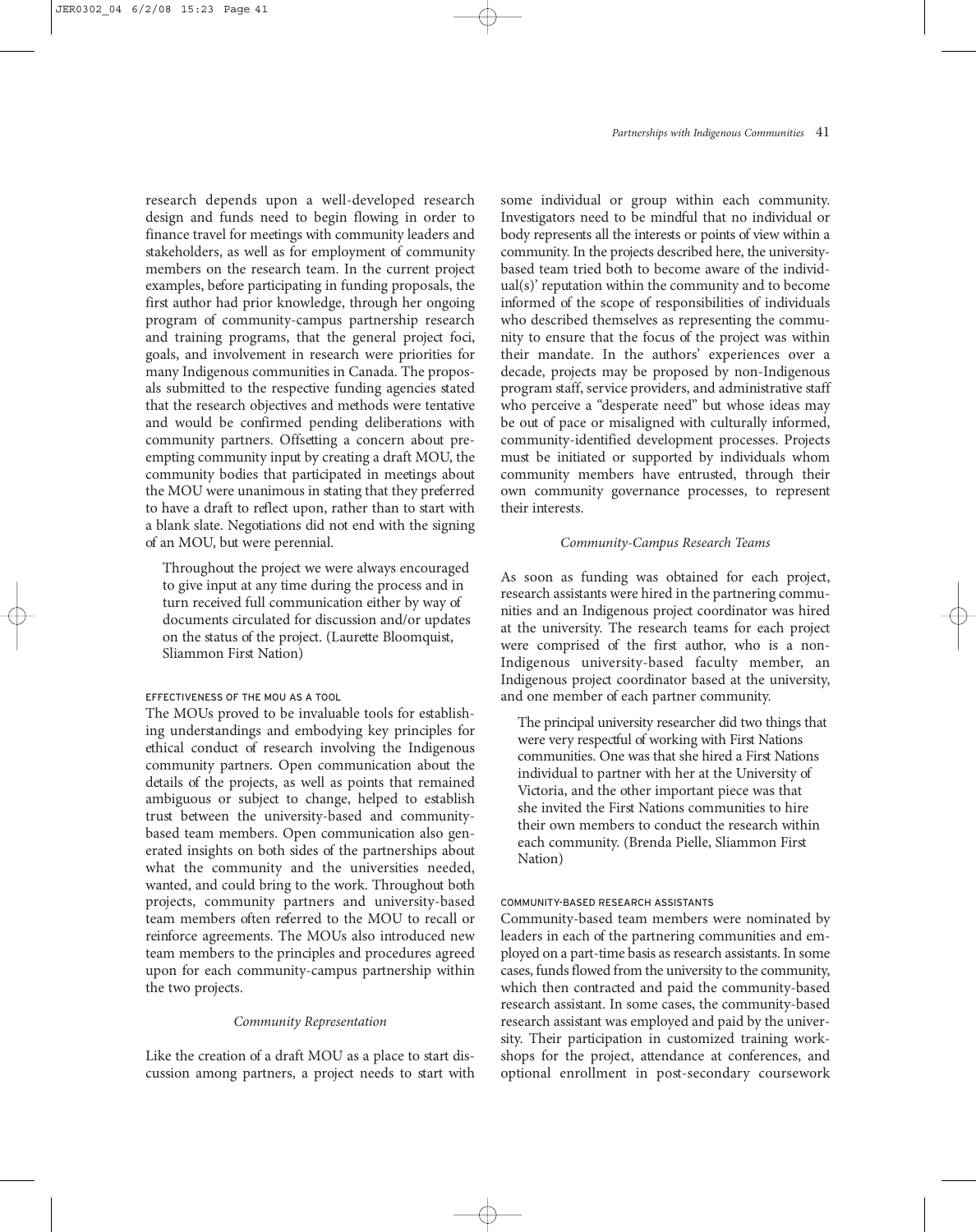were budgeted parts of the research plan. In this way, the research aimed to contribute to the confidence and capacity of Indigenous partners to offer direction and, ultimately, to assume control of aspects of the project.

Excellent training was provided to the communitybased collaborators. This took place at the University of Victoria and Dr. Ball did a wonderful job of welcoming folks to the campus and hosting us in her setting. (Connie Wilson, Lil'wat Nation)

# MUTUAL CAPACITY BUILDING

Capacity building is a top priority for Indigenous people across Canada: Indigenous researchers are urgently needed to take the lead on a range of projects in all fields that will contribute to equity for Indigenous people. Partnership in research can be an opportunity to learn new skills, explore topics of interest, and network with other individuals and organizations. However, this learning is not unidirectional. Research that is premised on principles of social justice involves commitments to strengthening capacity on both sides of a partnership. Through partnerships, there is much that non-Indigenous people can learn about themselves as well as about Indigenous ways of knowing, living, and communicating. This learning can expand ideas about research, the potential roles of dominant cultural institutions in restorative social justice, and about the topic under study.

# COMMUNITY-BASED TEAM MEMBERS' ROLES IN ENSURING ETHICAL PRACTICE

As community *insiders*, the community-based research assistants were well positioned to advise on research strategies that were informed, respectful, and protective. In both studies, community-based research assistants planned and conducted participant recruitment. They announced the project in their community initially through flyers, posters, pamphlets, announcements in community newsletters, and events such as community dinners and forums. They identified vulnerable individuals and groups, emotionally evocative topics, and risky or intolerable procedures. They participated in the design of procedures for informed consent and carried out consent and data collection procedures in the communities. They were better able than outsiders to collect data involving face-to-face interactions because of their familiarity with most participants. They advised on how to show appreciation to participants, and ensured that participants received copies of reports of project findings.

Providing incentives for parents and caregivers to participate in interviews such as gift certificates and child minding demonstrated an understanding of meeting the participant's needs in a meaningful way and showing appreciation for their participation. (Audrey Wilson, Laichwiltach Family Life Society)

# *Two-Tiered Informed Consent Procedures*

In the Indigenous Fathers project, informed consent addressed two levels of participation: first to take part in the Indigenous Fathers project and second to allow the data the participant generated to be made available to the thematic analysis team in the larger collaborative FIRA study. All fathers who came forward to participate in the Indigenous Fathers project agreed to contribute their questionnaire and interview data to the national study.

In the Indigenous Child project, informed consent was requested in one stage, with participants being told that the project was part of the larger CHILD project and that their participation was being requested for the entire project. In retrospect, given the ambiguity about what was being asked regarding participants' contributions to the larger CHILD project, it did not seem justified to request their consent at the level of the collaborative study concurrent with consent to participate in the Indigenous Child component. When the value of data obtained in the Indigenous Child project to the larger project began to emerge, a second stage of informed consent could have been implemented at that time. Though onerous, when the details of a project are generated over time, iterative informed consent procedures as well as iterative submissions to RECs reflect the realities of community-responsive, negotiated research.

Participants in both projects were also asked if they wished to be anonymous or if they wished to have their names and possibly their communities attached to their data file and to any verbatim quotes or summaries of their personal story that may appear in project outputs. In both projects, over half the participants preferred to be named along with the names of their communities. As Indigenous scholar Kim Anderson explains, "Naming is part of Indigenous oral tradition that calls for identifying the source of knowledge and situating knowledge with reference to particular places and cultural communities" (Anderson, personal communication, October 15, 2007).

An oral rather than written consent procedure was used at each level of consent: participants were read or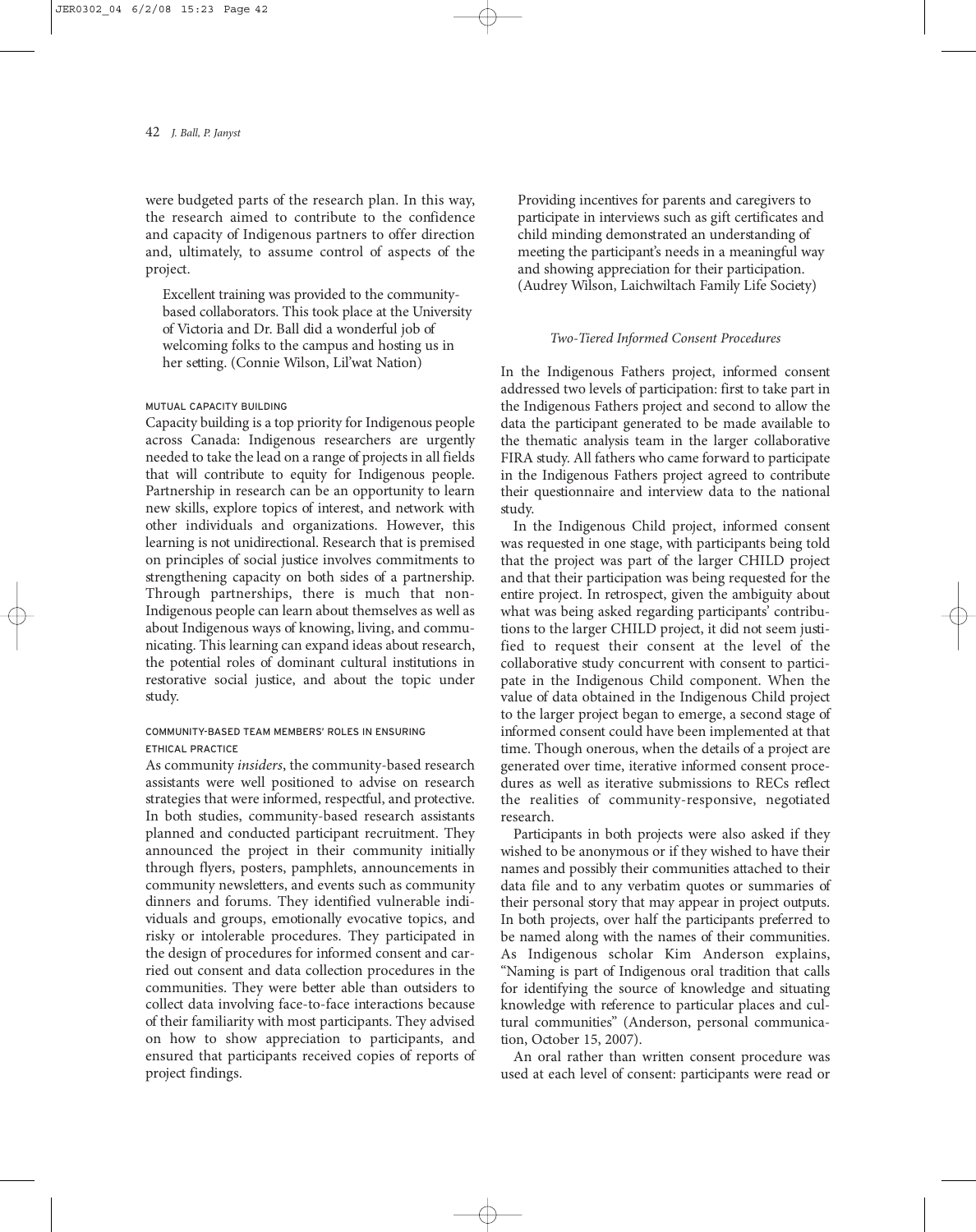asked to read a description of the project and what was being asked of them and then were asked to tell the research team member whether they wished to accept or decline to participate. In the presence of consenting participants, a project team member signed the informed consent package to indicate that they had witnessed the participant's consent. A copy of the consent package was subsequently given to the participant. In Canada, oral consent is a fairly widely accepted alternative to signed consent, especially in research involving Indigenous peoples, where history is replete with examples of deception and the misappropriation of Indigenous peoples' signatures in dealings with mainstream institutions.

#### *Data Collection*

Data collection and analysis methods and plans for knowledge dissemination for both projects were decided through consultations with community partners. Broad outlines of the research were agreed upon in meetings with community leaders and groups identified and invited by these leaders. Details of the research procedures were developed by the community-campus research teams

Both projects involved the development and administration of original questionnaires and semi-structured interview protocols used in face-to-face interactions with community members who volunteered to participate. Interviews were audiotaped and transcribed by Indigenous members of the research team. Additional data collection activities involved documentation of services for children and families in the communities. The Indigenous Fathers Project also involved analysis of national data bases to develop a demographic profile of Indigenous fathers in Canada.

#### MULTIPLE METHODS

Applying ethical principles for research involving Indigenous peoples does not dictate any particular method, provided the methods are decided through a consultative process and carried out respectfully. There is currently a strong preference among Indigenous researchers for conversational and story-telling approaches in research with Indigenous peoples (Park, Brydon-Miller, Hall, & Jackson, 1993; Tuhiwai Smith, 1999). Large-scale survey research is also being carried out successfully by some Indigenous organizations (Assembly of First Nations, 1994; First Nations Centre, 2005) and Statistics Canada (in press). In both projects described here, project teams chose a mix of fairly structured data collection methods.

INDIGENOUS CONCEPTS

Notwithstanding their diversity, Indigenous cultures in Canada have some commonalities with regards to values and worldview. Traditionally, they were collectivist societies. They tend to conceive of individuals as sharing spiritually in the lives of others, both living and deceased. Children's development is discussed in holistic terms, rather than in terms of a combination of distinguishable domains as are commonly found in European-heritage models of development. Children's well-being is seen as embedded in family and community health and wellness across generations. The family, or sometimes the community, is a more culturally fitting unit of analysis rather than the child alone. Many researchers import research questions, methods and interpretive frameworks that are predicated on non-Indigenous interests, theoretical models, and research paradigms. These imports must be recognized as an intervention that may run counter to the overarching goal of recovering Indigenous knowledge and rebuilding Indigenous ways of family and community life (Stairs & Bernhard with Aboriginal Colleagues, 2002).

To illustrate, a First Nations Elder in one of the communities explained how concepts that distinguish children according to age, stage, or abilities are not meaningful and not wanted in her community.

The idea of early childhood and ideas like disabled children, or that some children have special needs and some children are gifted—these ideas don't come from us. They are not Aboriginal ideas. They come from white people, and from cities. All children have gifts and are gifts from the Creator. We don't like to box people up and separate them out. We've seen how that can be used as a way of getting rid of people, of boxing them up and shipping them out, out of the community to special schools, or what have you. Until we were forced to send our children away to [residential] school, we always kept all our children with us, and all together, in families, and we want that again. (Marie Leo, Lil'wat Nation)

#### INTERVIEW PROCEDURES

Ethical practice with Indigenous populations relies on understanding the history of traumatic experiences among Indigenous people and taking care not to trigger traumatic memories and fear by what participants are asked to do. Questions that call up memories of childhood, school, and parenting are particularly sensitive for participants who attended Indian Residential Schools (which closed as recently as 1993). For example, in the Indigenous Fathers project, Indigenous fathers on the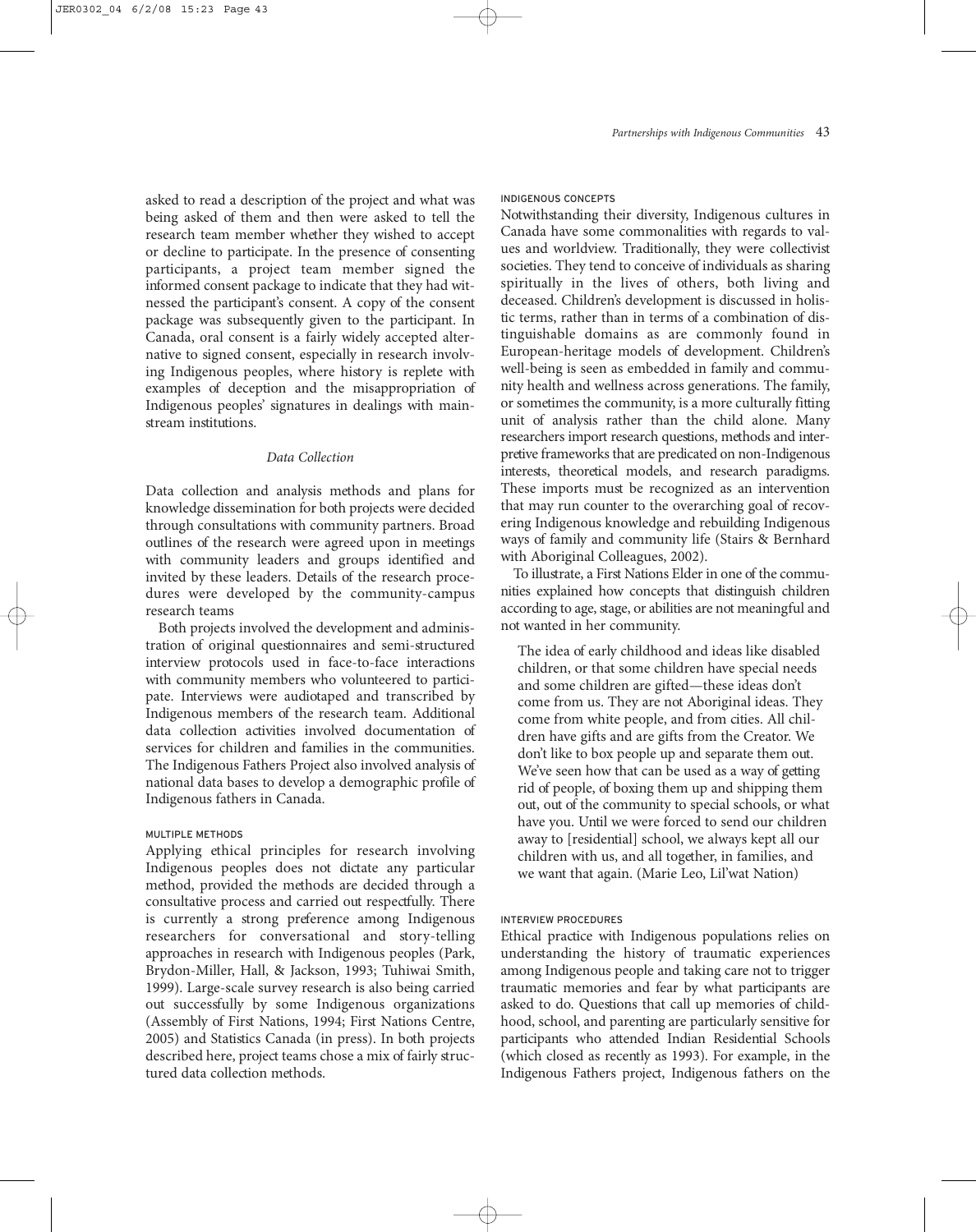project team anticipated that participating Indigenous fathers may tell their story of becoming a father for the first time. All of the fathers on the team had experienced negative impacts of government interventions that separated children from their families, and they had struggled with their own experiences of being fathered and of becoming fathers. These men were sensitive to the possibility that participants might be "triggered" or re-traumatized by memories with father figures or as fathers themselves, and were concerned to approach data collection in this inaugural study of Indigenous fatherhood cautiously. Also, they felt ill-equipped in terms of their training and the paucity of community-based services to provide substantial support to participants during or following an interview. The team decided to use two short, structured questionnaires followed by a structured, conversational interview, with all questions clearly presented as optional, and in total taking no more than one hour to complete. The research team decided to keep the interviews *upbeat* and not to ask direct questions about fathers' problems or their previous history with their own fathers, although all fathers volunteered information about these issues. An openended question at the end of the interview offered fathers an opportunity to give additional personal information or comments. Similarly, the setting for group forums, interviews, or testing can be a sensitive issue. Some Indigenous adults panic at the prospect of entering a school building. In both projects, interviews with parents took place in their homes or other non-school settings.

In both projects, community-based research assistants were more able than most non-Indigenous *outside* researchers would have been to respond with genuine empathy and social support for participants who told of incidents that had been distressing. Ron George, a member of the Indigenous Fathers Project team, commented:

The project is a good example of decolonizing practice. At no time did the project barge ahead with questions just because the national study was promoting them or because of some theory. Every community has its own information needs and its own history and issues. The project respects that and is open to what fathers and communities bring up as important for us to understand.

In addition to extensive involvement by the communitybased research assistant, ongoing consultation with community representatives yielded important feedback about how to focus questions and ensure respectful, sensitive data collection procedures.

The research team provided draft documents to the partners for input, emphasizing the value of community-based collaboration throughout the life of the project, including draft interview questions to ensure the questions were appropriate for our participants. (Audrey Wilson, Laichwiltach Family Life Society)

# *Data Analysis and Interpretation*

Indigenous team members worked with the universitybased faculty to construct interpretations of findings derived from qualitative and quantitative data analyses. These interpretations were regarded as tentative until they had been discussed with members of each of the partner communities in meetings held at the university and in communities, as well as through online review of draft reports.

When Europeans arrived in North America, they claimed to 'discover' new lands. They soon positioned themselves as sovereign over the land now called Canada and the original inhabitants, casting Indigenous people, socially and in terms of governance, as *subjects*. Research involving Indigenous children and families has involved countless replications of this colonialist pattern, including claims to discovery and ownership of knowledge that in fact has been passed down through generations and forms part of the birthright of Indigenous children. Many social scientists have asserted their singular authority to interpret and represent Indigenous child rearing, development, and family life, often in ways that have been used to justify apprehension and placement of Indigenous children in residential schools and foster homes (Deloria, 1995). Indigenous people in Canada have joined global efforts by Indigenous peoples to advance principles governing the control of their intellectual property (Couture, 1998; Schnarch, 2004).

# *Dissemination*

Community partners participated in reviewing, editing, and approving draft reports of findings before any form of distribution (e.g., presentation, publication). Community control of the outputs from the research projects entailed lengthy turnaround times for community review and feedback, expenses, and indeterminate outcomes. Although not typical in many research projects, these processes were expected as part of community-campus partnership research and anticipated in the MOUs governing both projects. Within the larger CHILD project, however, this critical step conflicted with expectations of a free flow of information from the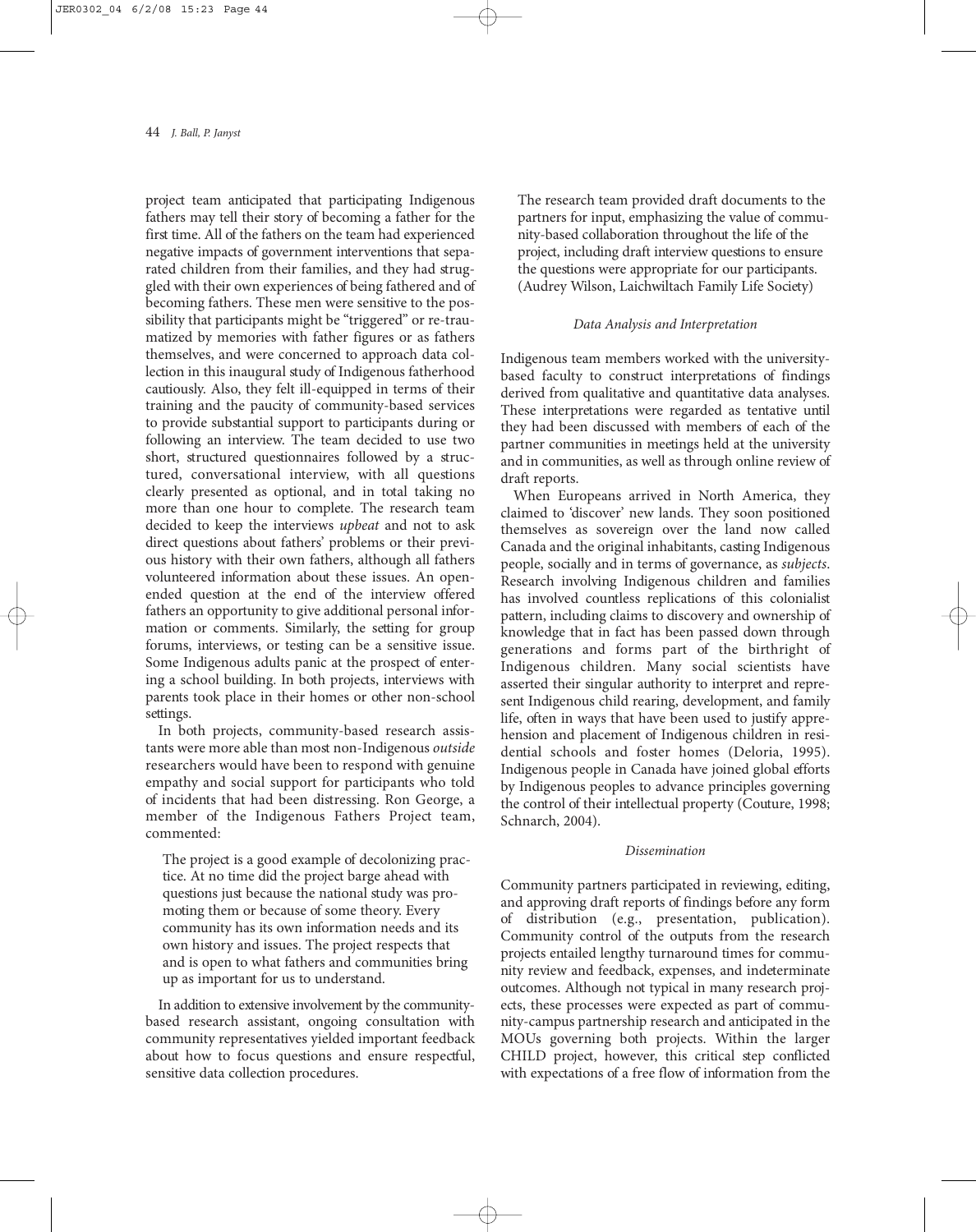Indigenous Child project to collaborators in the larger CHILD project that had presumably been taken for granted. Expectations that outputs could flow quickly to the larger group of investigators in the CHILD project and that the university-based faculty member would routinely take the lead may be understood as part of the "usual" practice in university communities and funding agencies which privileges the university-based academic. However, requests to distribute up-to-themoment, written progress reports of "key findings" and critical reflections of the study in progress to members of the nine other component research projects created ethical conundrums for the Indigenous Child project team.

Juggling these conflicting demands was the most difficult aspect of enacting ethical practice, as understood within the Indigenous Child project. Ultimately, priority was given to honoring commitments to community partners in the Indigenous Child project not to disseminate findings from either project until the communities had vetted them and participated in constructing interpretations and recommendations. Constant vigilance was needed to prevent premature dissemination of findings from the Indigenous Child project through the larger CHILD project to university classrooms and policy tables in which other investigators in the CHILD project were involved. At the same time, questions were raised in the larger project about whether it was ethical to withhold knowledge that was being generated in the Indigenous Child project and whether it was ethical to join a collaborative project and accept funding for a research project in which there was no guarantee that any substantive findings would be approved by community partners for dissemination. Conceived in part as a demonstration project to explore Indigenous research ethics, the university-based team of the Indigenous Child project devoted ongoing efforts to raise awareness within the larger collaborative study of the ethical principle of community involvement in data interpretation and control of dissemination. This principle is quite widely practiced in community-campus research and is becoming a more widely recognized expectation in research involving Indigenous peoples.

To sum up, the ethical position taken in the projects illustrated in this article was that research outcomes and products must be accepted as indeterminate, with the Indigenous partner making final decisions about what results will be shared within and beyond their community organization, when, by whom, and in what ways. Some might argue that true partnerships do not prejudice the interest of any one partner. A counterargument is that within these collaborative partnerships,

the interests of the Indigenous partner organization or community take precedence over the interests of the researcher and her or his sponsoring organization. Without them, there would be no data. Valid, useful findings and the larger goal of restorative social justice can flow only with partners as active participants in generating and interpreting data and shaping plans for knowledge mobilization.

# *Knowledge Mobilization*

Following through on the ethical principle that research must yield tangible benefits to Indigenous peoples, after the results and recommendations constructed from the research were approved by the community partners, discussion turned to approaches for mobilizing the knowledge to create positive social change. In both projects, community representatives agreed that their priority was to convey the study results to their communities as a whole. In both projects, this took the form of written reports given to participating parents, practitioners, and community leaders, as well as short summary reports distributed through the communities' websites and in brochures. The short reports included a synopsis of findings specific to each community.

Reports were forwarded to us for dissemination to the parents of the children who took part in the process. Overall, the assessment piece is instrumental in the holistic view of early childhood development. To be aware that initially it is not always the way it appears is important. After true consultation and collaboration we are then able to better support parents and those workers who support the development of children in our communities. (Laurette Bloomquist, Sliammon First Nation)

Community partners proposed a division of labor in these undertakings. They sought support from the project to create tools such as pamphlets, newsletter articles, and slide presentations, creating efficiencies as they prepared to share project conclusions within their own communities and networks. They encouraged the university-based team members to translate the findings into policy briefs for federal and provincial agencies and to communicate findings in scholarly journals. Their goal was to secure the inclusion of Indigenous children and families in policy decisions, theories, curricula for training practitioners, and future research. Many Indigenous fathers suggested the production of a documentary DVD, as well as print resources, for Indigenous men and community-based programs, conveying "our own stories of struggle and hope in our own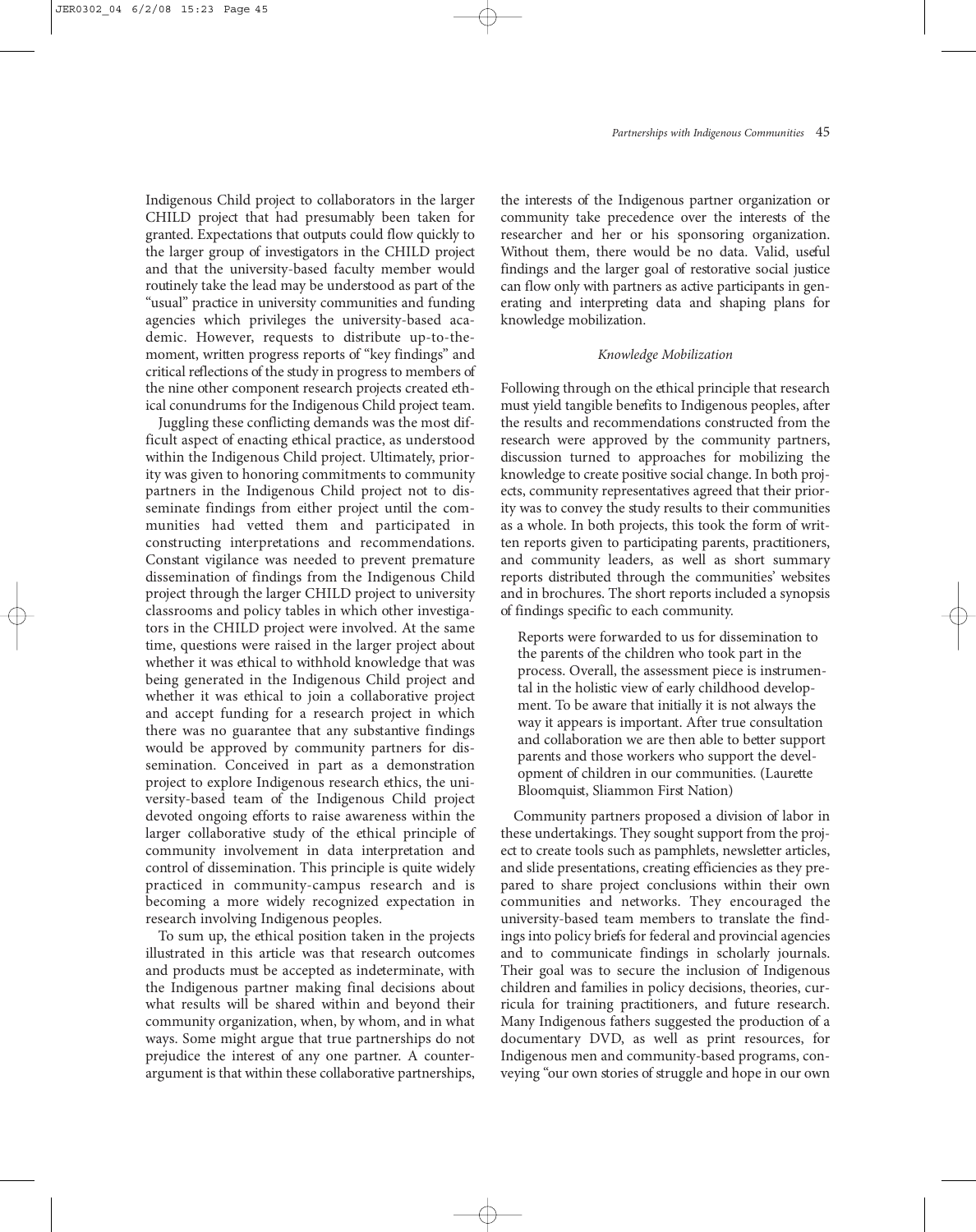words" (Bruce Edmonds, Lil'wat Nation). Several fathers also requested a follow-up project focused on training for Indigenous fathers to lead workshops for Indigenous men in the transition to fatherhood.

# *Project Impacts*

Community response to the Indigenous Fathers project was overwhelmingly positive. While they represented a diverse group, fathers who participated shared a willingness to volunteer because they wanted to bring Indigenous fatherhood out from the shadows and illuminate the need for outreach and inclusion of fathers in programs for children and families, as well as for local and national for policy reforms. As news of the study spread, more and more Indigenous fathers initiated contact with the project team, offering to participate. Whereas the project had been funded to involve 40 fathers, it concluded with 80 fathers. The project findings and products developed to mobilize knowledge created in the project have been disseminated throughout Canada and internationally in scholarly literature, practitioner training curricula, a community program toolkit, and resources for Indigenous men.

Community response to the Indigenous Child project was more qualified. As described, several challenges were encountered during the process, and some disappointment was expressed about the outcome. Although not an explicit goal of the project, some community leaders had entered into the project hoping that the project would lay the groundwork for developing a new tool for assessing Indigenous children using Indigenous knowledge of child development. It was bittersweet to accept the valuable insights gained in the project about the heterogeneity among community members with respect to goals for children's development and perspectives on the roles of formal assessment tools. Also, within two partner communities, professionals and parents diverged in their views.

The experience as a community partner brought to light the views of the families being served in our community regarding screening and assessments, as the project provided an organized means for learning what those views are. Participating as a community partner provided a tangible learning experience that cannot be achieved if just reading a research report. (Corrine Sagmeister, Laichwiltach Family Life Society)

Consistent with community and campus partners' goals for the project, knowledge created from the project is beginning to find its way into policy dialogues and new projects to advance training in culturally safe practices of screening and assessing Indigenous children and in research.

## *Additional Challenges*

Significant differences were experienced within the two projects with respect to the effort required to ensure a "good" experience for all involved. The Indigenous Fathers project was much less challenging than the Indigenous Child project for three reasons: (a) the subject matter; (b) the clarity of expectations at the inception of the partnerships for involvement in the larger collaborative studies; and (c) the extent of direct engagement of the project team at a community versus individual level. These challenges are discussed below.

First, Indigenous fathers are an under-recognized population with almost no previous research or programmatic attention. Indigenous fathers were extremely pleased to be asked to participate in the project and share what they were learning about fatherhood. In contrast, Indigenous children have been the focus of intense scrutiny by child welfare agencies, schools, and criminal justice agencies. Indigenous communities are acutely aware of the need to protect them and to prevent further incursions into community control of Indigenous children and families.

Second, as discussed, the embedding of the projects within larger collaborative research studies raised new challenges for ethics review, informed consent, relationship building, and control of intellectual products. Clear expectations are a key to establishing trust and to supporting Indigenous community team members' ability to report back to their communities. In the Indigenous Child project, the nature, extent, and timing of involvement by the Indigenous project team with the other projects within the collaborative study were opaque at the outset, whereas these aspects were clear and unchanging in the Indigenous Fathers project. Ultimately, expectations for the Indigenous project team to engage with the larger group of investigators and community partners became much greater in the Indigenous Child project than in the Indigenous Fathers project. Members of the Indigenous Child project team were not prepared for this, and the evolving expectations were presented as non-negotiable and as if they should have been anticipated implicitly as part of established practices in mainstream academic research.

Third, the Indigenous Child project involved a more direct and extensive community-level engagement of the university-based team with the community partners. In contrast, in the Indigenous Fathers project, once MOUs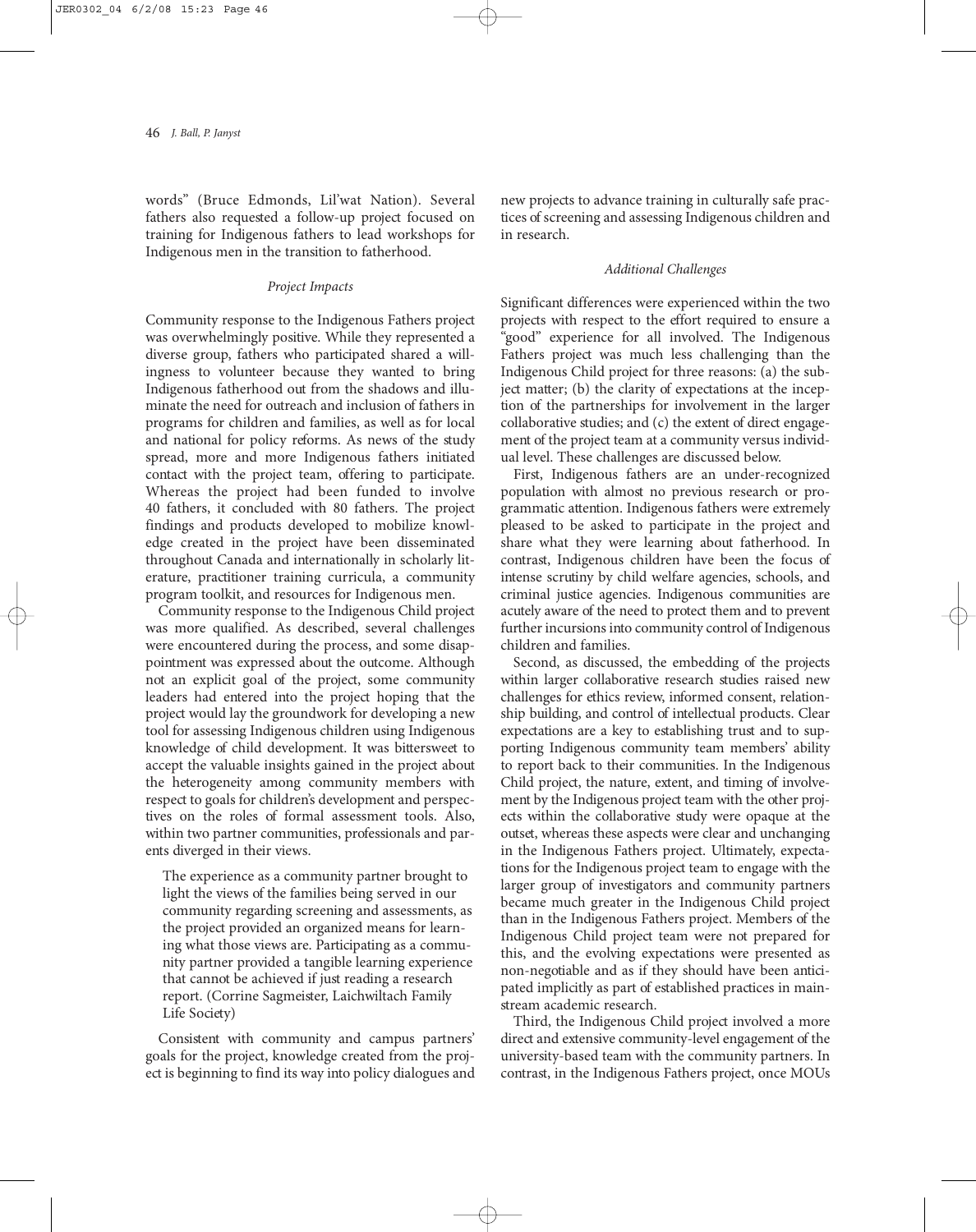were signed, the project team engaged almost exclusively with individual fathers until the final stage of the project, which involved review, feedback, and approval of data interpretations. Greater community-level involvement occasions more practical negotiations involving finances, among other things. Financial transactions often signify trust and recognition. Yet, in the bureaucracy of a post-secondary institution, policies, procedures, and timing governing matters such as travel advances, expense claim reimbursements, payroll time sheets, honoraria for Elders, cheque disbursements, and food purchases can seem labyrinthine and protracted even to the most conditioned employees. Procedural ambiguities and the slow pace of resolving some practical matters created tensions throughout the Indigenous Child project. These tensions needed to be understood within the context of Indigenous research assistants and leaders casting their lot with a major non-Indigenous organization, in some cases, for the first time.

Addressing these challenges required: (a) recognition of historical and ongoing colonialism that can shape how expectations, performance criteria, and mundane procedural matters can be interpreted by Indigenous team members and communities; (b) frank discussion between community and university partners as issues arose; (c) good faith efforts to learn about one another's work ecologies and to measure responses based on these understandings; and (d) humor. Across all critical and quotidian events, the MOU was an invaluable tool especially when tensions arose about roles, responsibilities, and finances.

# Post-Project Reflexive Data

At the conclusion of both projects, team members and community signatories to the MOU were asked to provide their evaluation of how the project was conducted. Many of their comments indicated that they thought the projects were timely and had been done "in a good way."

The research was done in a respectful way that felt safe and enjoyable for the fathers who participated. The focus on fathers was timely and everyone in the community appreciated how several community groups involved with the men were consulted and asked for input. The results are meaningful and the resources are going to benefit fathers and people who work with them. (Rob Koepke, Terrace Dad's Group)

Tla'Amin Community Health Services Society enjoyed its participation with the Indigenous Child research project. We were impressed with various aspects of the

process followed in the way the research was conducted. (Brenda Pielle, Sliammon First Nation)

Several comments, such as those below, evoked the concept of cultural safety mentioned earlier.

This project was very participant directed and owned. There was care taken to provide comfortable, safe forums for fathers to share their views, opinions, and issues. The whole project used ethical methodologies. (Joyce Schneider, Prince George Aboriginal Head Start Program)

Being a part of a research project that respects and appreciates the values, manner and customs of our people helped me to appreciate and enjoy research with an open mind and see that research does not have to be an intimidating and daunting undertaking. (Audrey Wilson, Laichwiltach Family Life Society)

Partners were particularly emphatic about the value of community participation in the research as a benefit in itself to the community, as one community administrator commented:

We are working hard in Lil'wat Nation to develop our human resources and to create strong programs for children, and I think that having the interest from the university in what we're doing here is very positive. It holds a mirror up for everyone to see what we're doing, and it amplifies the excitement. We want to retain the staff we have helped to develop and keep qualified people working in our community, and so for them to hear from researchers that other people are interested in what is going on here, and that we are doing things here that can be useful for others to learn from, that's good. It makes a few people here who might have thought about looking for work in a bigger centre or in the city realize that this is a really good place to work. And especially in the way that the research is being done—developing long-term relationships, making sure everyone knows what they are agreeing to, and ensuring benefit to the community itself, and not just beyond the community—there is a mutuality and respect that I think is exemplary. (Sheldon Tetrault, Lil'wat Nation)

Indigenous team members' understandings of research ethics cast the need for articulating and demonstrating ethical principles in research involving Indigenous peoples within a historical, post-colonial, social justice agenda that requires a long-term commitment. For example, an Indigenous father who worked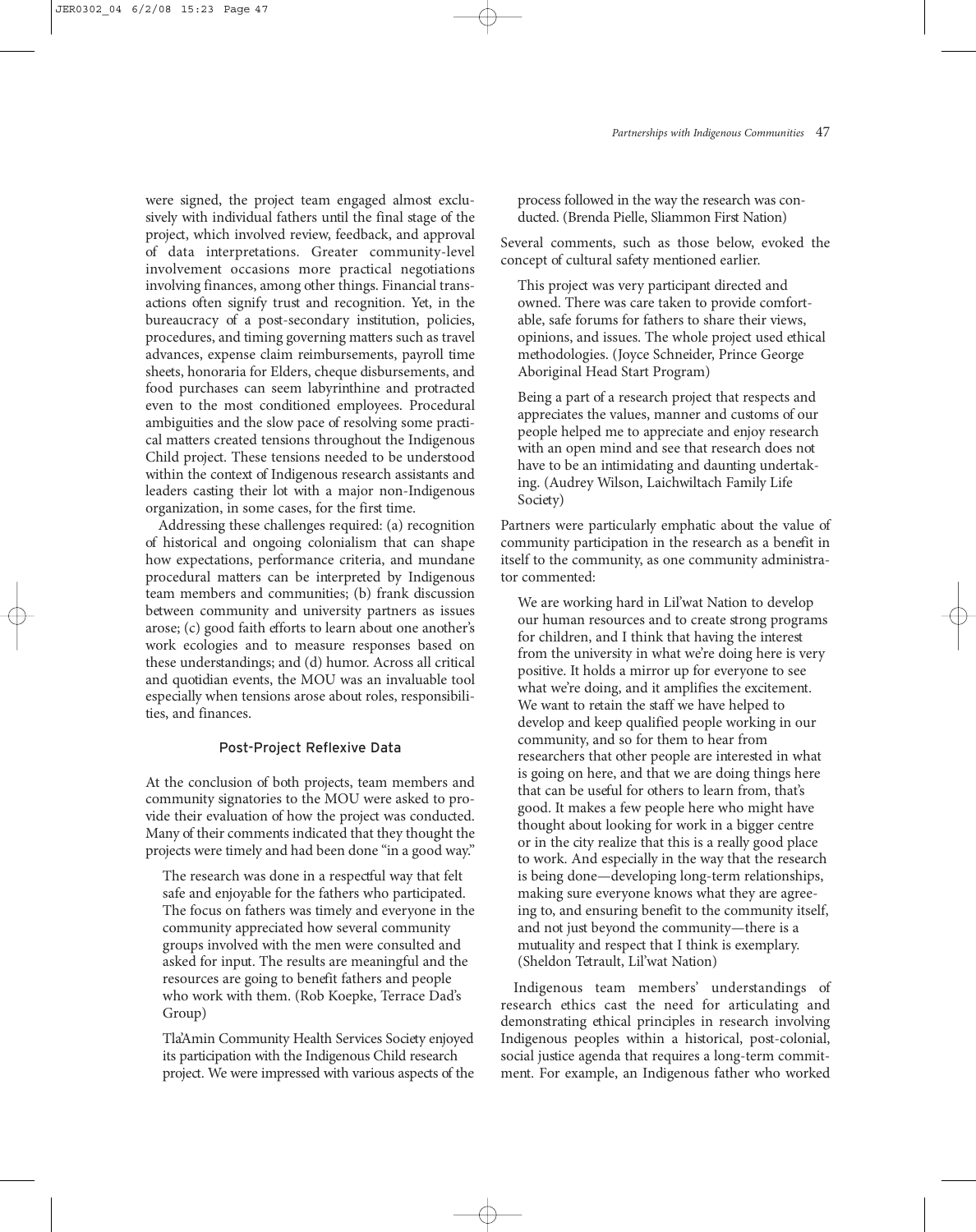as a community-based research assistant commented on how Indigenous fathers' voices have rarely been heard in research or in community programs and how the project offered that opportunity to listen to Indigenous fathers. Interestingly, this was voiced by the same father quoted earlier who questioned the need for Canadians to learn about Indigenous fathers.

I think it's really important that Indigenous people are heard in this survey and I was honored to be asked to take part in this. It was such a touching and moving research project. To hear the stories, glad or sad. It was so awesome. The more that we do this, the more that we work on hearing the voices of Indigenous males and other males in Canada then the government will get a better understanding of what it is they're dealing with . . . instead of telling us what we need to be doing, asking us what we, you know asking for input from us and getting out of what all the men we talked to were saying. Put it all together and you're going to get some answers, and programs and services are going to be put together in a way that's going to come from down in the ground here. (Leroy Joe, Lil'wat Nation)

# *Doing Research in a Good Way*

Researchers are knowledge brokers. Researchers have the power to collect information and produce meanings which can support or undermine values, practices, and people, and to construct legitimating arguments for or against ideas, theories, policies, or practices. This power needs to be shifted to the communities that are the partners in research and the focal point for data collection. Community-campus partnerships are a promising approach to ensuring that topics under investigation are identified as priorities by Indigenous people, reinforce Indigenous values, are informed by Indigenous frames of reference, and yield benefits to Indigenous individuals and groups. Rather than a unidirectional gaze by non-Indigenous researchers upon Indigenous children and families as subjects, the projects described here illustrate a bilateral process of mutual learning, sharing, and knowledge production.

This article illustrates approaches to ethical principles of inclusion, reciprocity, and relevance in partnership research with Indigenous communities. These efforts contribute to creating a post-colonial era in Canada. However, there are hundreds of culturally distinct First Nations, Métis, and Inuit communities and urban Aboriginal groups in Canada with tremendous variations among

them in terms of history, economic and social conditions, and development goals. Indigenous people do not subscribe to a singular framework for research ethics, and there are no universal criteria for evaluating the performance of ethical research. An over-generalized, *pan-Indigenous* set of practices for enacting ethics in research involving Indigenous peoples is to be avoided; rather, each investigation should begin with relationship building and dialogue about how to proceed "in a good way." In the two projects illustrated in this article, a key was the attitude that university faculty, community leaders, and project team members brought to the work, including a willingness and ability to listen to the concerns, needs, and goals of all involved. The greatest challenge within these negotiated partnerships is the need to remain open to emergent opportunities, needs, and concerns, while also establishing a sufficiently clear and stable structure so that community partners and research participants know what they are agreeing to and do not feel blindsided by unexpected objectives or demands. Strong relationships of trust, nurtured from the inception of a project, are the backbone for ongoing negotiation of ethical practice in partnership research. Relationships developed through true partnerships, filled with warmth, humor, and genuine concern for the well-being of Indigenous children and families, do not end when the research project is complete.

It was a pleasure to participate in the Indigenous Child project and we appreciate the continued relationship with members of the research team. (Audrey Wilson, Laichwiltach Family Life Society)

# Promising Practices and Implications for Education

Environments for research with children, and with different cultural groups, are always complex. They involve multiple stakeholders including individuals, families, communities, institutions, funding agencies, and other organizations, as well as multiple, sometimes competing, agendas. There are always practical constraints surrounding time, money, other resources, capacities, language barriers, and locations. It is beyond the scope of this article to address the many challenging situations that invariably arise in research with children or in cross-cultural research. The learning points offered below are intended as much to stimulate discussion as to guide research projects. The overall goal is to strengthen all our capacities to engage in research with integrity and respect as allies in co-creating knowledge that is socially useful.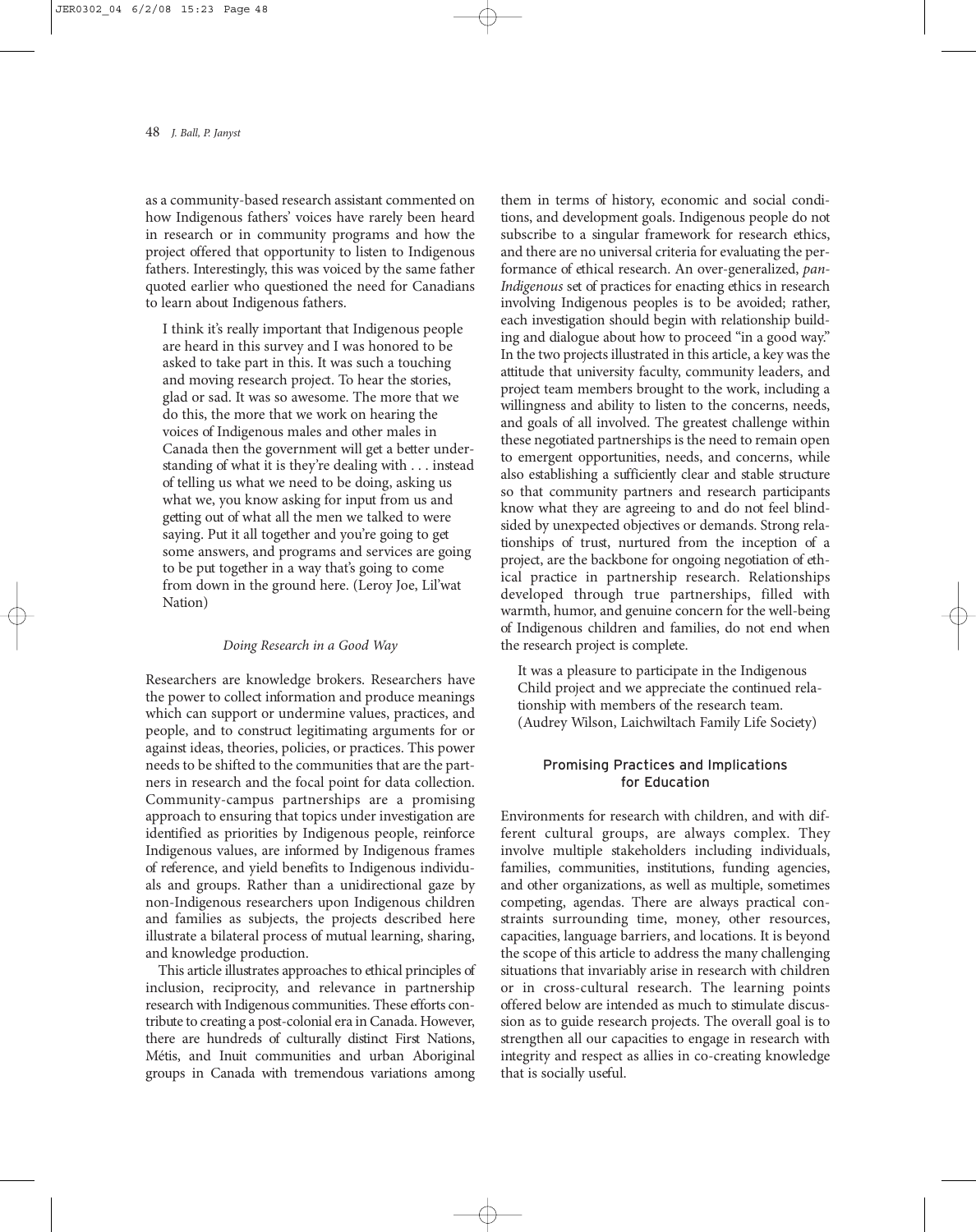- 1. An important aspect of ethical research practice is the choice of values, assumptions and concepts that underlie and motivate research questions and methods. Indigenous scholars have been vocal about the need for researchers to consult with Indigenous people about whether the research questions hold meaning, whether plans for carrying out data collection follow cultural protocols and resonate with Indigenous ways of knowing, whether the measurement tools are culturally fair and transparent, and what frames of reference will be used to interpret and communicate results.
- 2. Consultation with community partners about ethical issues as they arise will most often yield mutually satisfactory resolutions.
- 3. Researchers who wish to address issues pertaining to Indigenous peoples need to become familiar with the socio-political history of relationships between Indigenous and non-Indigenous people.
- 4. Non-Indigenous researchers need to acknowledge that as members of the currently dominant culture and as researchers—typically with funding and university positions—they are in positions of power. The potential to oppress and exploit Indigenous people must be a matter of concern and deliberate efforts should be made to level the playing field in negotiating research relationships.
- 5. An invitation or request by an Indigenous group provides a good context for exploring a research engagement. Alternatively, the researcher needs to seek a process of introductions and consultations with appropriate Indigenous individuals, communities, or organizations.
- 6. Cultural literacy is prerequisite to establishing a partnership with an Indigenous organization or community. Researchers need to observe cultural protocols when approaching an Indigenous organization or community to explore their interest in a research project. Indigenous scholars and community-based agencies are often able to facilitate connections between prospective researchers and groups of interest.
- 7. Researchers need to recognize that relationships of trust are the foundation for ethical research practice, and these relationships require substantial amounts of time, self-disclosure, and care as discussions about research get underway. Both community and academic partners must define who they are, the scope and nature of their authority over knowledge sources and methodologies, their purposes, plans, and expectations in relation to the project.
- 8. The researcher must be prepared to show specifically how Indigenous people will benefit substantially

within the foreseeable future. Demonstrations of benefit must be conveyed to research participants, and possibly to their community as a whole, in terms that are readily understandable and can be directly experienced (e.g., report, presentation, program innovation, material improvement). A process must be made available for research participants to provide feedback and request changes to research outputs.

- 9. Community-involving research is not a panacea. Researchers who work successfully with Indigenous communities tend to have an open-ended and flexible program of research that can shift in focus to accommodate emerging needs and requests from community partners. This grounding in community contrasts with researchers who prefer to pursue opportunities for hypothesis testing within a pre-conceived and tightly structured program of research.
- 10. Memoranda of Understanding reflect negotiations about how Indigenous representatives will be involved alongside academic team members in nearly all project activities.
- 11. As part of the collaborative process, the researcher should take responsibility for learning and codeveloping research skills with members of the partnering community or organization.
- 12. The people participating have an absolute right to exercise control over the information they have volunteered. This includes the right to control it, to restrict access to it, or to withdraw part or all of the information from the actual research project findings. It is the researcher's responsibility to clarify with research participants how this control might be exercised.
- 13. Researchers must ensure protection of Indigenous participants and communities including as far as possible protection from any negative impact that might result from the findings of the project being made public. This may include placing a moratorium on the research material for an agreed period of time or keeping certain material confidential.
- 14. The findings should be presented in a format that is readily understandable and accessible to Indigenous stakeholders, including those who participated in the research. This may include oral, written, and visual forms of presentation to Indigenous and non-Indigenous groups.
- 15. Co-presenting and co-authoring research reports are widely accepted approaches for disseminating findings. An Indigenous collaborator can discuss the significance and applications of research findings with reference to their intimate personal knowledge of the contexts of culture, community, governance, and politics of the subject matter.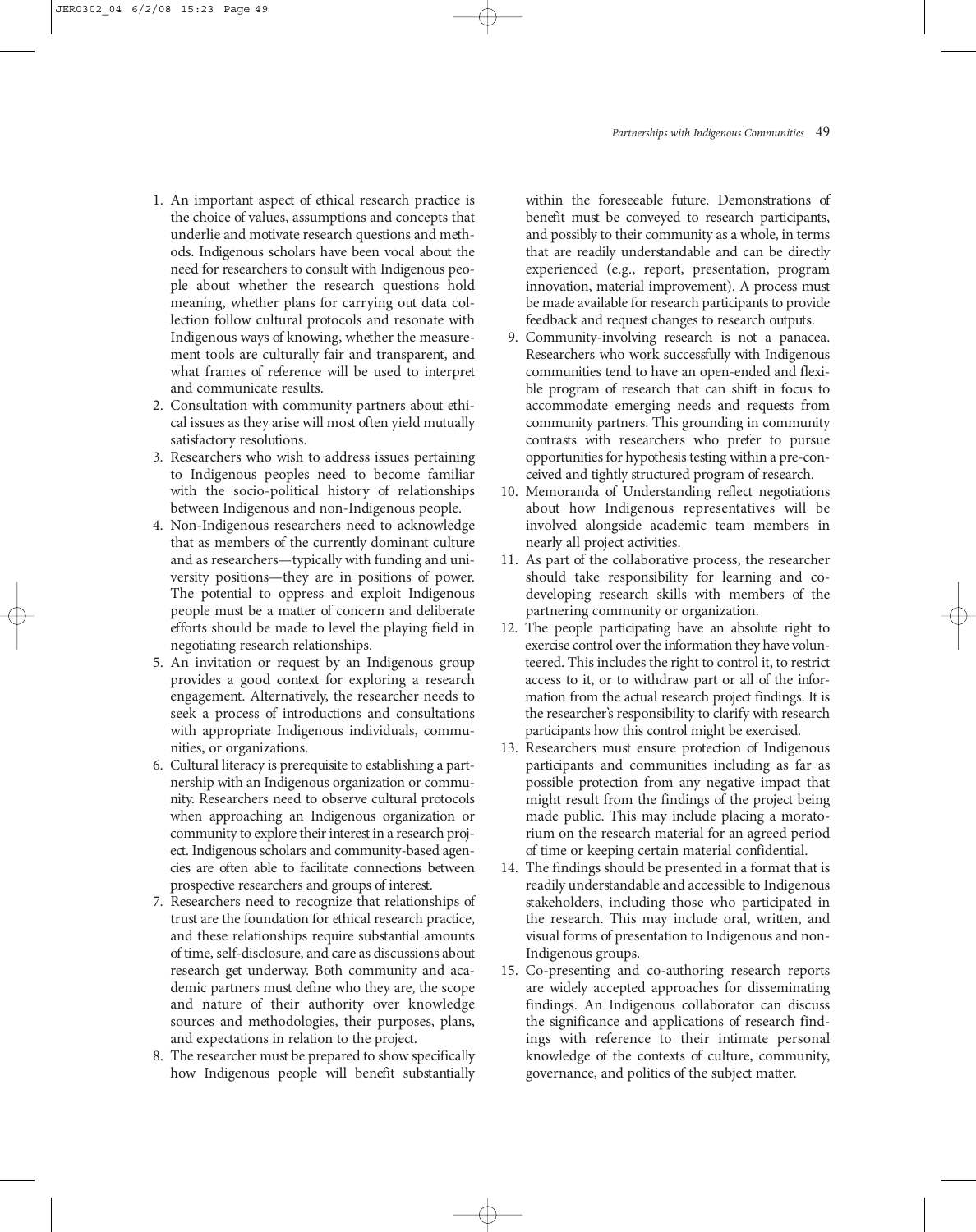#### Acknowledgment

This research was supported by funding from the Social Sciences and Humanities Research Council of Canada, Community-University Research Alliances program (File No. 833-2003-1002) and Major Collaborative Research Initiatives (File No. 412-2002-1006), and by the British Columbia Ministry of Children and Family Development through the Human Early Learning Partnership. The views presented here are those of the authors and do not necessarily represent the policy of provincial or federal funding agencies or Indigenous organizations.

The authors thank the Indigenous individuals who participated in the research, and the community partners who made the projects possible: Lil'wat Nation, Esktemc First Nation, Sliammon First Nation, Kermode Friendship Centre, Laichwiltach Family Life Society, Little Hands of Friendship and Power of Friendship Aboriginal Head Start Programs in Prince George, and the Terrace Child Development Centre Dad's Group. Important contributions were made by project team members Connie Wilson, Brenda Pielle, Caroline Daniels, Corrine Sagmeister, Laurette Bloomquist, Audrey Wilson, Marianne Weston, Candice Manahan, Ron Tsaskiy George, Leroy Joe, and Ken Moselle.

#### Author Note

Address correspondence to: Dr. Jessica Ball, School of Child and Youth Care, University of Victoria, Box 1700 STN CSC, Victoria, B.C. Canada V8W 2Y2.

Phone: 250-472-4128; Fax: 250-721-7218; E-MAIL: jball@uvic.ca; Web site: www.ecdip.org.

#### Authors' Biographical Sketches

**Jessica Ball** was the university-based faculty investigator in the two projects described in this article. She is Canadian of English-Irish ancestry. Jessica holds graduate degrees in clinical psychology and public health, and is Professor in the School of Child and Youth Care at the University of Victoria in Victoria, Canada. Her national and international research and practice explore community engagement in the development of culturally-based programs to support children's health and development within the contexts of their families and broader ecologies.

**Pauline Janyst** was the university-based coordinator of the Indigenous Child project described in this article. She is of Kwakiutl ancestry and belongs to the Da'naxda'xe First Nation on Harbledown Island, British Columbia. Pauline holds a graduate degree in Leadership. She has managed several community-based research projects involving Indigenous peoples in British Columbia, and provides consultation and advisory services to a large number of community-based, provincial and federal programs serving Indigenous children and families.

# Endnote

<sup>1</sup>Quotes are from participants in the projects, some of whom wished to be quoted by name. All those who are quoted were interviewed in 2003 and 2005. Those who are not named preferred to remain anonymous.

#### References

- Akwesasne Task Force on the Environment, Research Advisory Committee. (1996). *Protocol for review of environmental and scientific research proposals.* Hogansburg, NY: Author.
- Assembly of First Nations (1994). *Breaking the silence: An interpretation study of residential school impact and healing as illustrated by the stories of First Nations individuals.* Ottawa, Ontario, Canada: Author.
- Aurora Research Institute. (2002). *Doing research in the Northwest Territories: A guide for researchers.* Inuvik, NT: Author.
- BALL, J. (2005). "Nothing about us without us": Restorative research partnerships with Indigenous communities. In A. Farrell (Ed.), *Ethical research with children* (pp. 81–96). Berkshire: Open University Press.
- BALL, J. (2007). Ensuring cultural safety in clinical practice with Indigenous children, families and communities. Paper presented at the Canadian Association of Speech Language Pathologists and Audiologists, Whistler, B. C., October 25.
- BALL, J. (2008). *Early childhood development intercultural partnerships program.* Retrieved April 15, 2008 from http://www. ecdip.org/research/index.htm.
- B. C. Aboriginal Capacity and Development Research Environment (ACADRE). (2007). *Research ethics*. Retrieved November 4, 2007 from University of British Columbia, Institute for Aboriginal Health: http://www.health-disciplines.ubc.ca/iah/acadre/site\_files/research/ethics.htm.
- Canadian Institutes of Health Research (CIHR). (2007). *CIHR guidelines for health research involving Aboriginal people.*